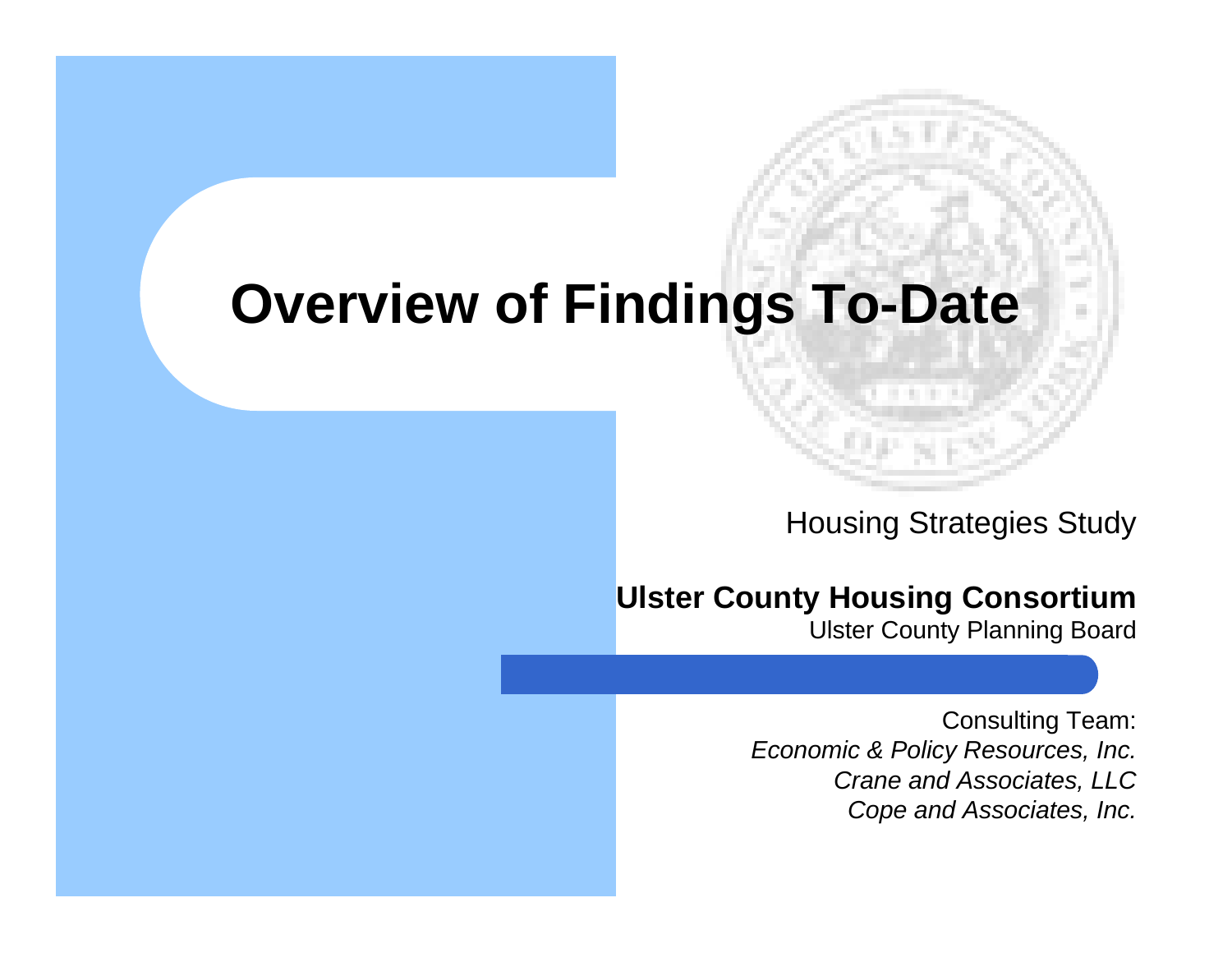## **Outline of Presentation**

- Study Background
- Review of Housing Situation and Recent **Trends**
- Dimension Scale of Affordability Issues
- Inventory of "Best Practices Options"
- What We Would Like from You
	- Advice and Counsel!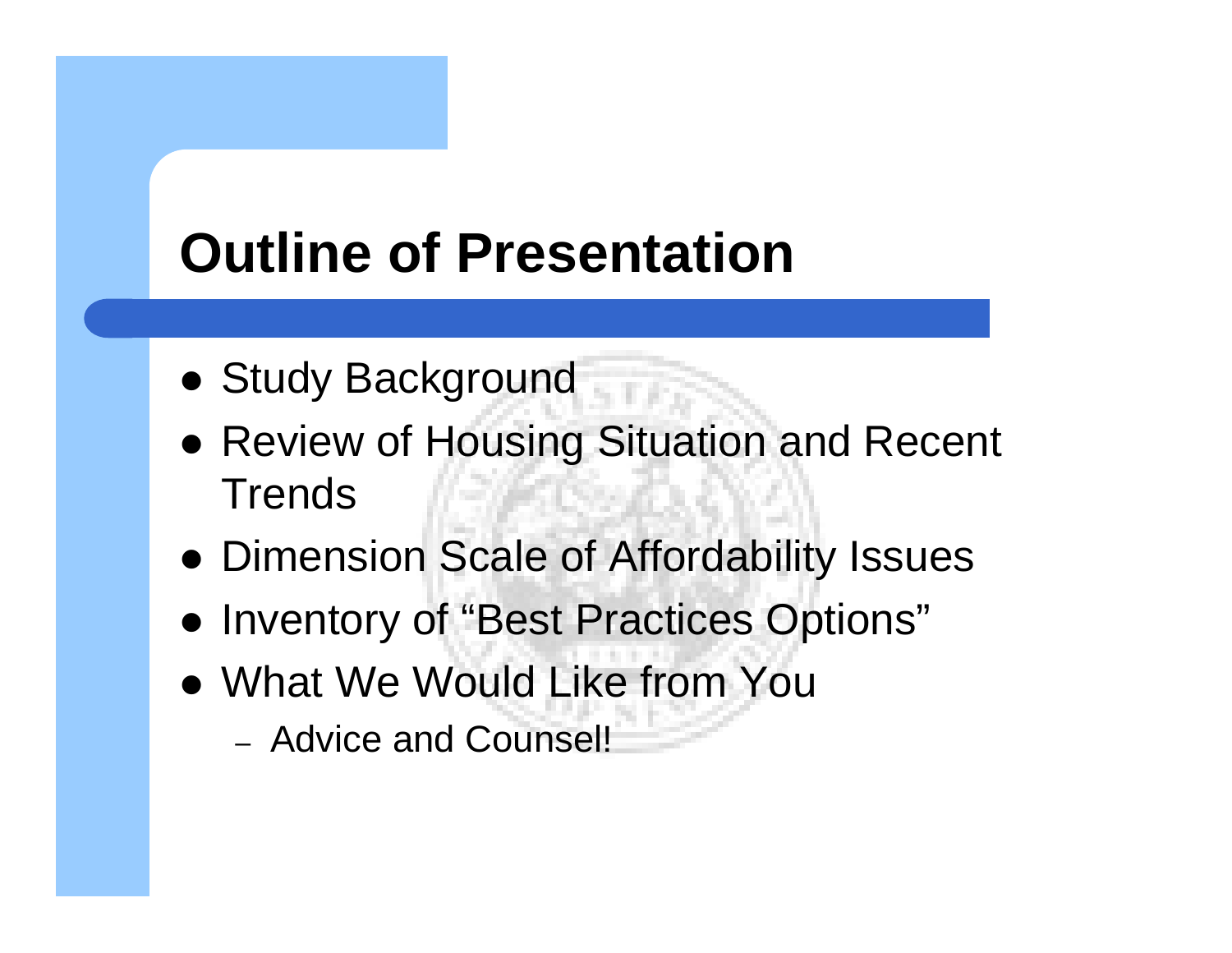## **Study Background**

#### • Objectives-Desired Outcomes

- "Educated" public discourse for expanding a full range of housing options (e.g. work force housing, moderate- and lowincome housing, etc.)
- Build consensus on what to do across the price spectrum regarding policy-funding constraints
- Solid and "objective" basis (factual, data-driven) from which to proceed
- Inclusive public process to build public support
- Identify strategic "partnering opportunities" for the Ulster County Housing Consortium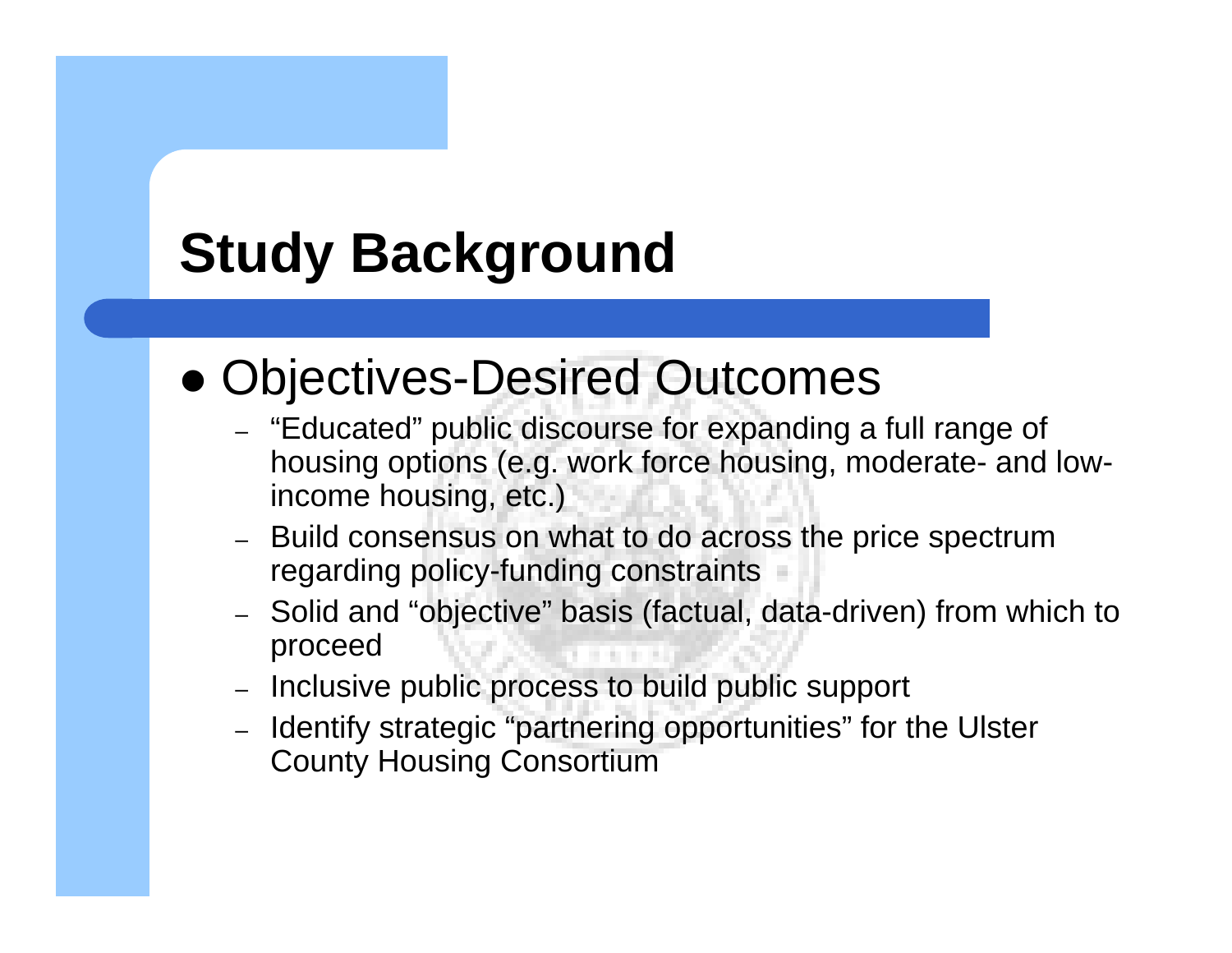- Data are "striking" even if they just confirm what many have been "feeling"
- Most conservative case...housing prices have "doubled" last 6 years (1998-2004)
- Median Price SF Home--\$190,000 in county—up at double-digit rates (+12.1%/yr)
- Risen at double-digit rates 4 of last 6 years
	- Highest year +17.3% (2003)
	- Lowest year +7.3% (1999)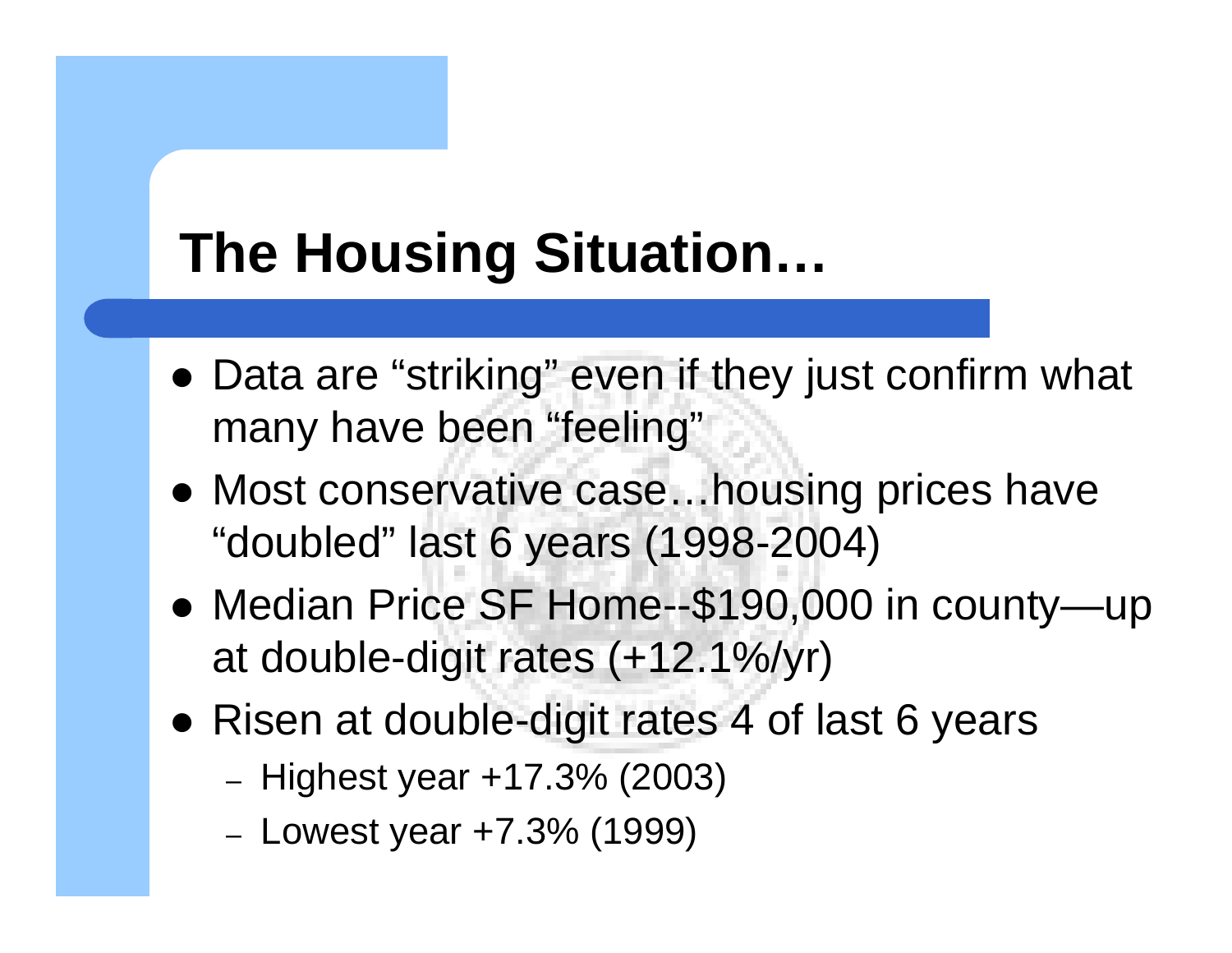- The Good…
	- z **Ellenville** (+8.7% per year; SF Home Price in 2004=\$115,750)
	- z **Olive** (+10.6% per year; SF Home Price in 2004=\$185,000)
	- **Wawarsing** (less Ellenville +11.2% per year, \$123,000 2004 SF Selling Price)
	- Ulster (+11.7% per year; Still affordable at \$159,950 2004 SF Selling Price)
- The Bad…
	- **Hurley** (+14.8% per year; double-digit increases in 5 of last 6 years)
	- City of Kingston (+14.7% per year; \$155,000 in 2004; Double-digit increases in all years since 1998—only one; +21.1% in 2004)
	- Rosendale (+13.9% per year) and Plattekill (+13.9% per year) also here…
- And the Ugly…
	- **Shandaken** (almost tripled since 1998 to \$210,000 or +19.5% per year)
	- z **Gardiner** (from \$129,000-\$309,000 since 1998, +39.5% in 2004)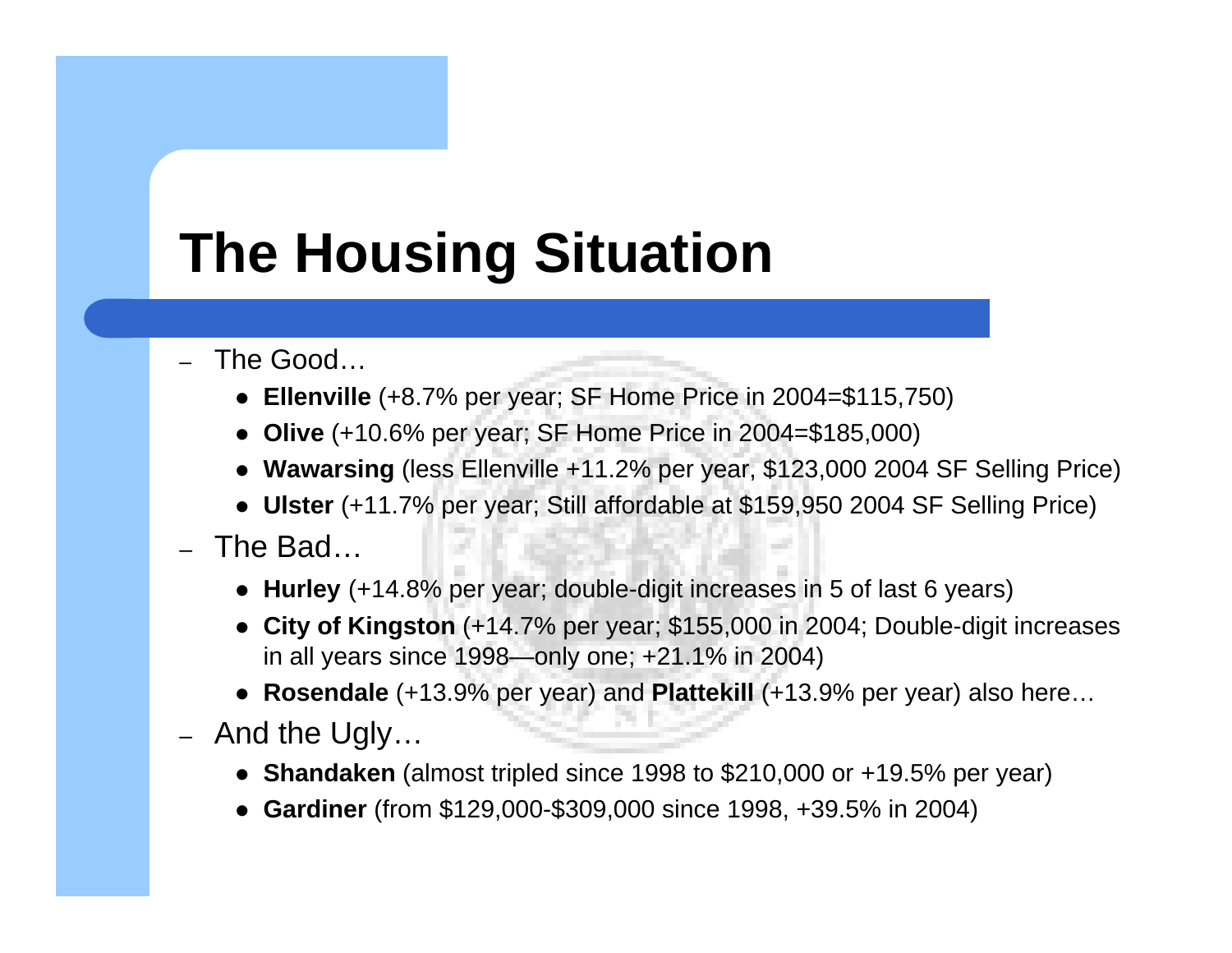**Comparing Changes in Housing Prices to HH<br>Income Growth (1993-2004)** 

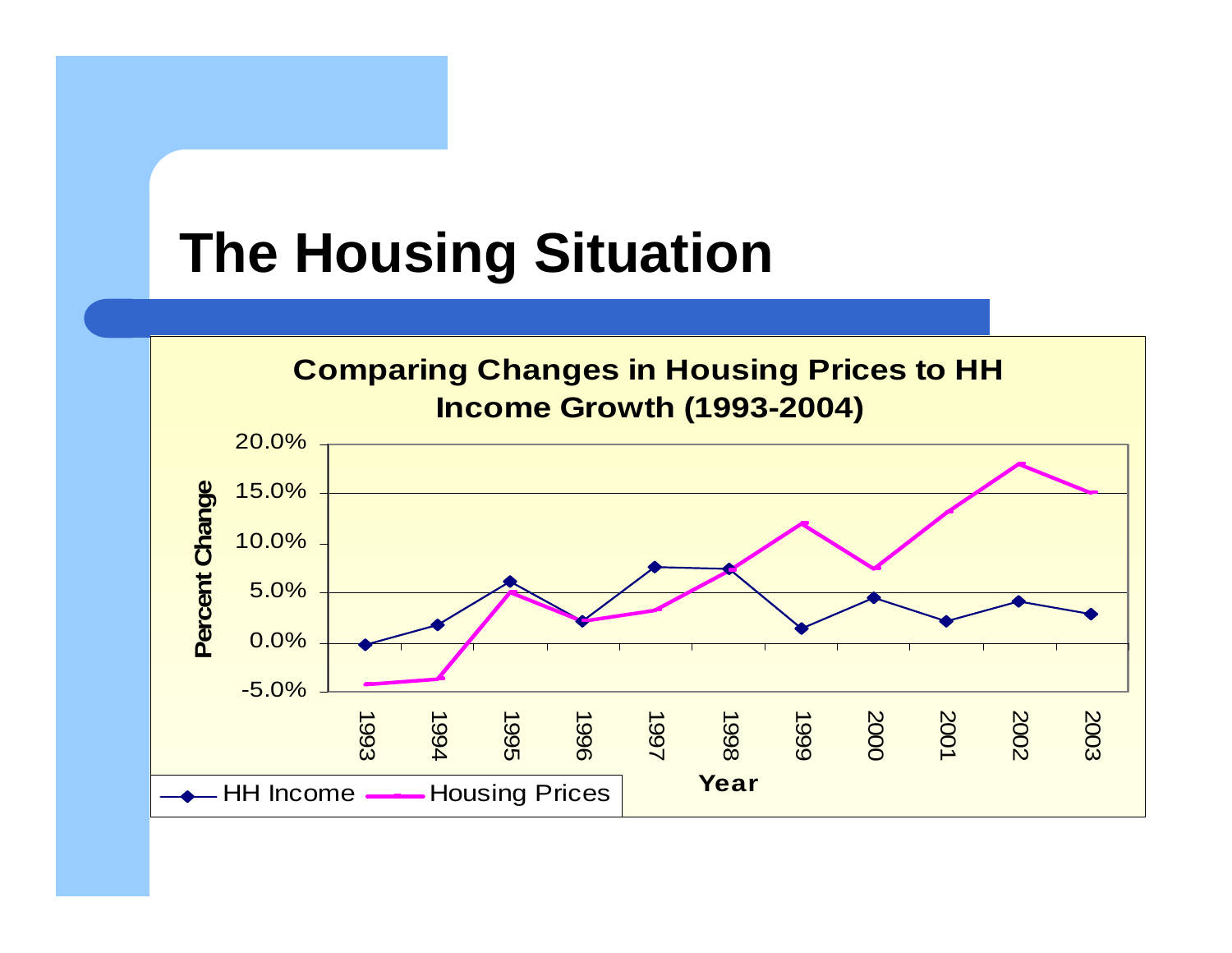#### • Has resulted in a decline in affordability...

- $-$  In 2004, only 143 of 1,727 sales (8.3%)were affordable to HH at or below @50% median HH income
- In 2004, only 312 sales (18.1%) were affordable to HH with incomes @80% median or less
- In 2004, only 487 sales (28.2%) were affordable to HH with incomes @100% median or less
- In 2004, only 758 sales (43.9%) were affordable to HH with incomes @120% median or less
- $\bullet$  In 1998, those numbers were 17.7%, 45.1%, 63.5%, and 78.4%, respectively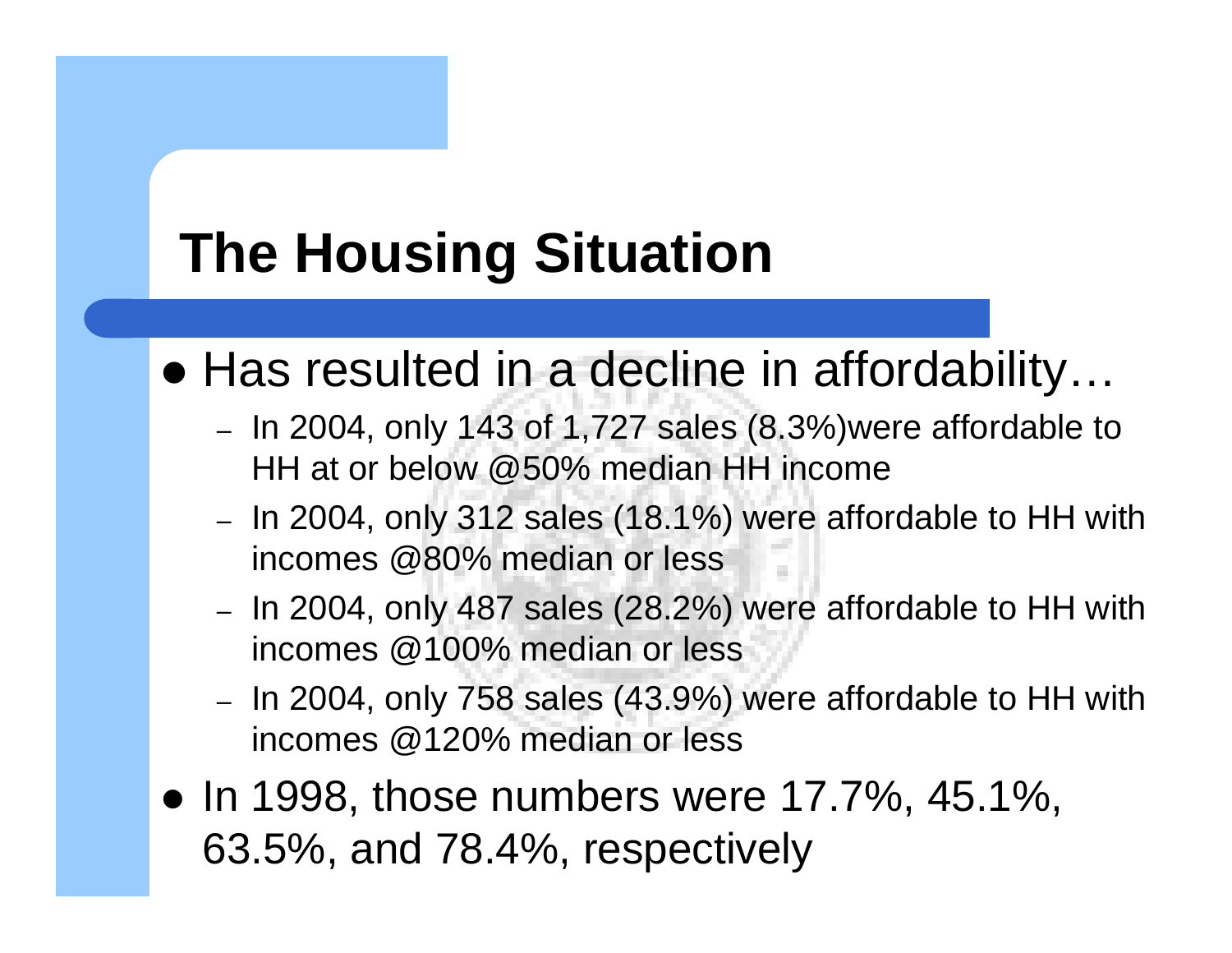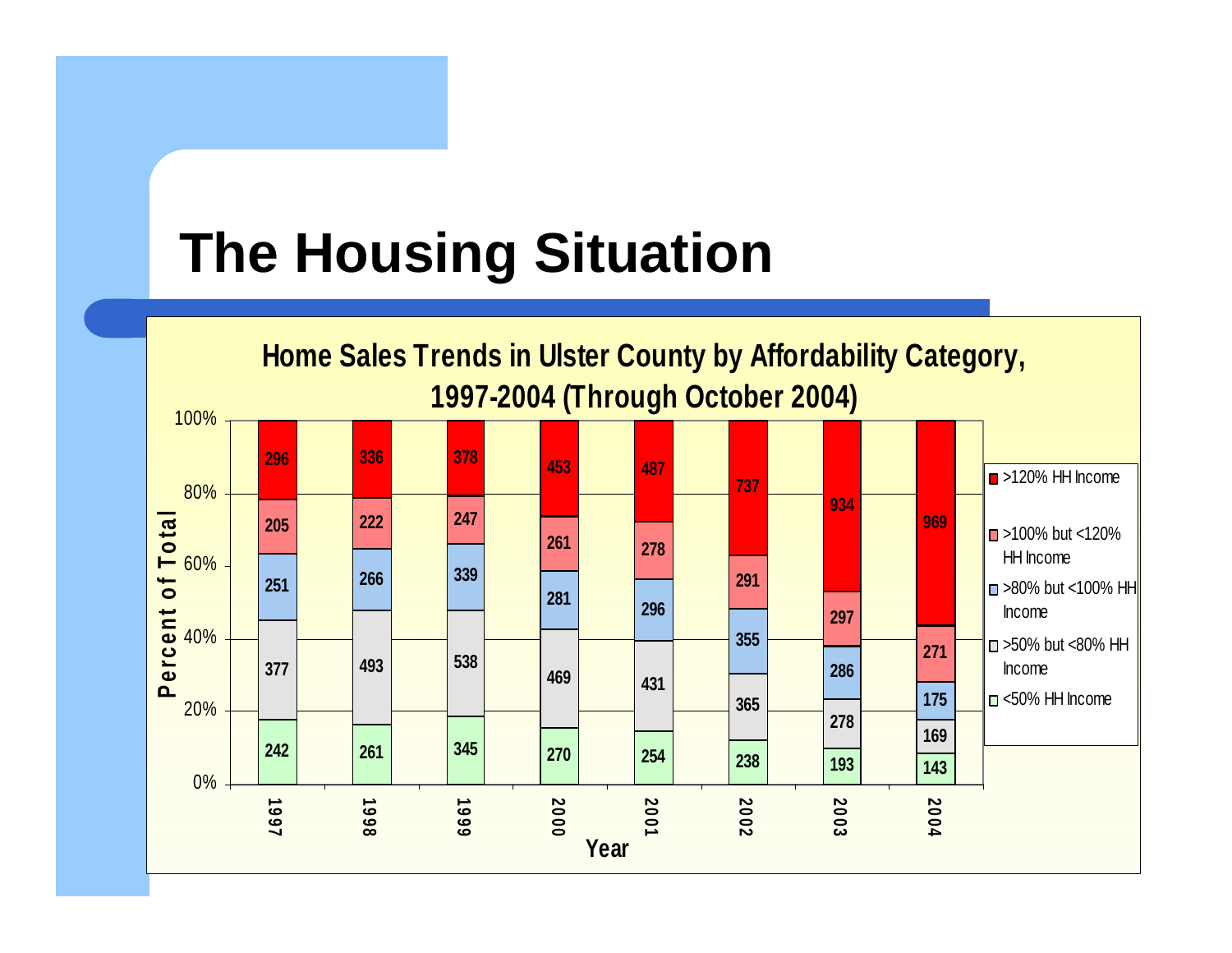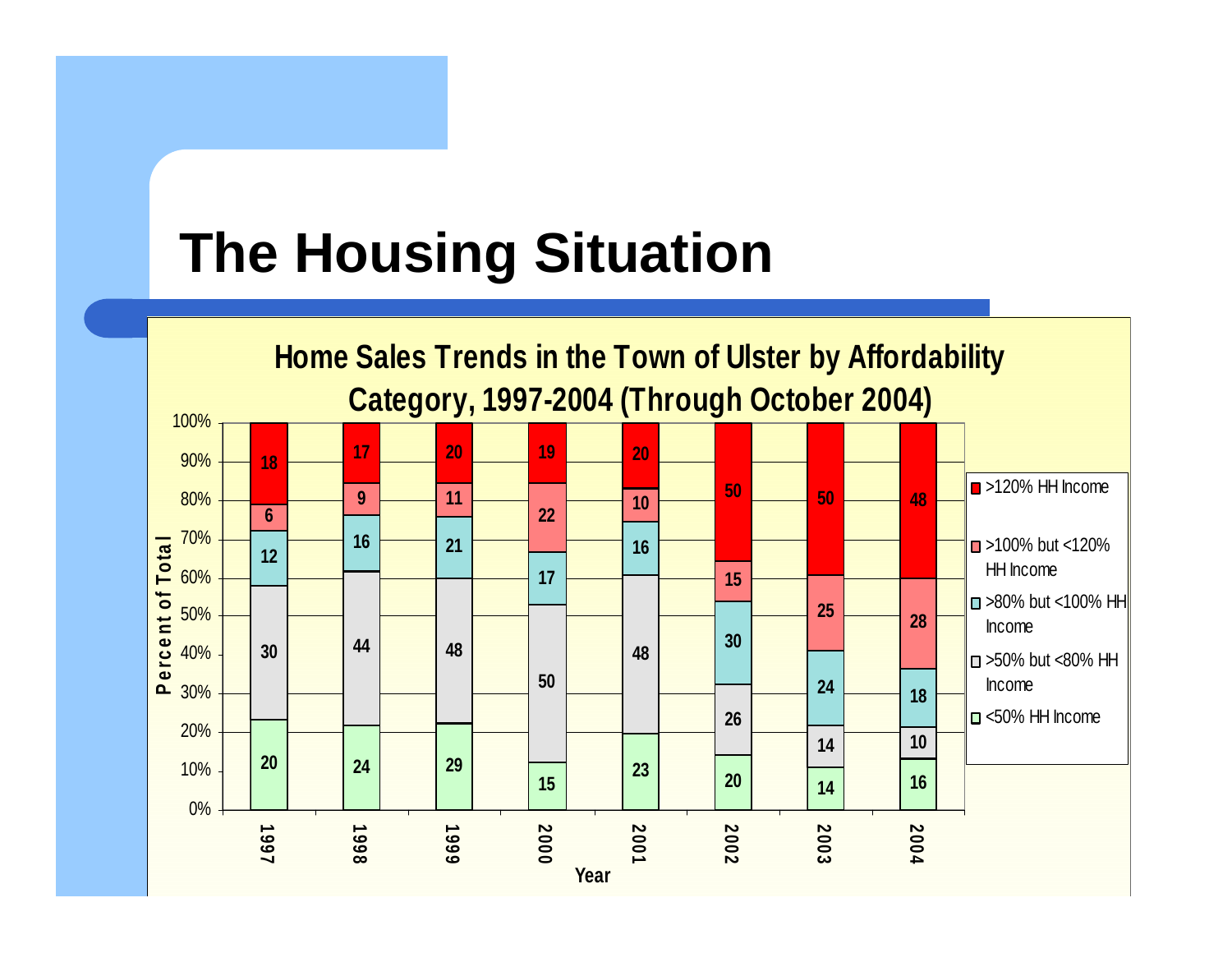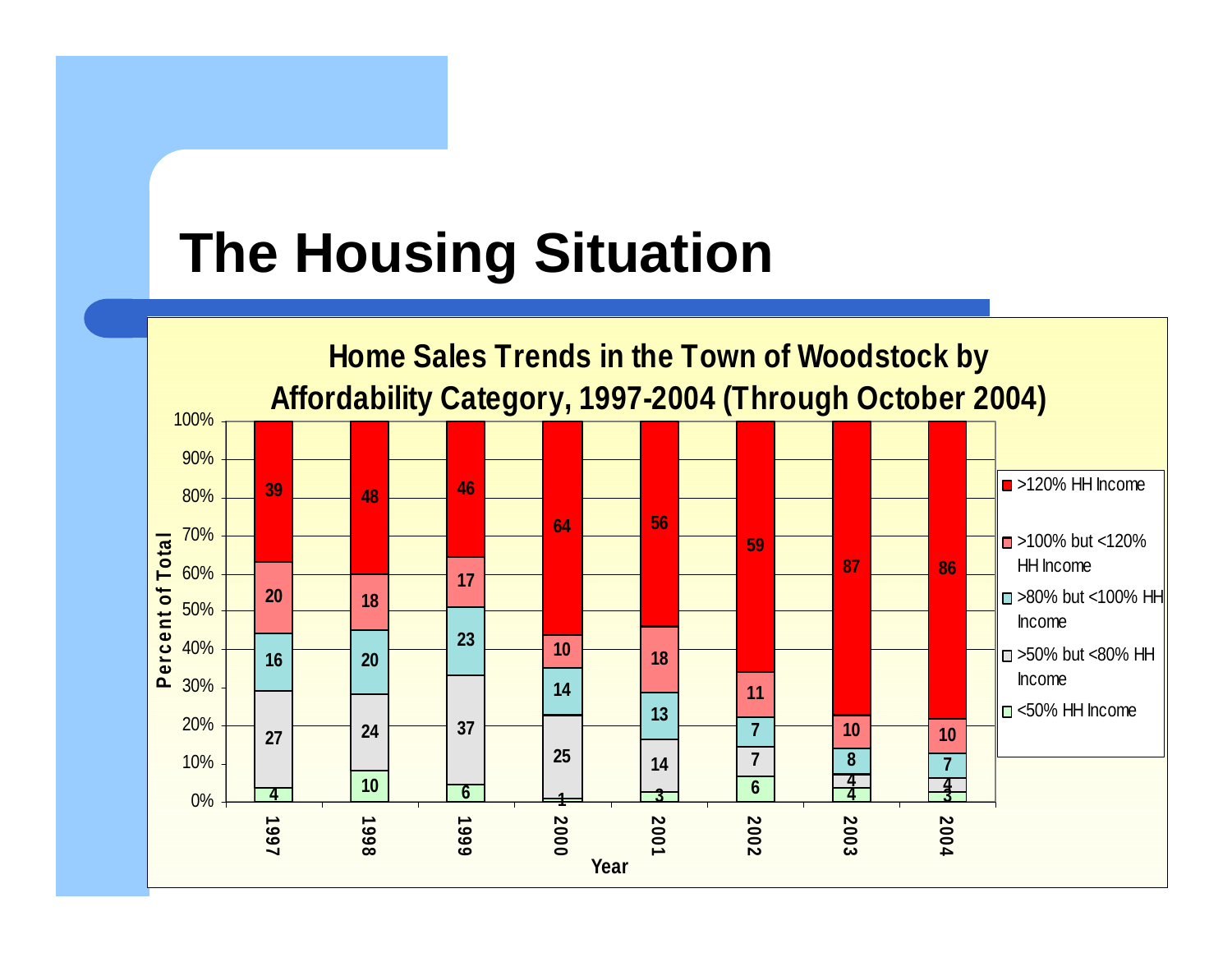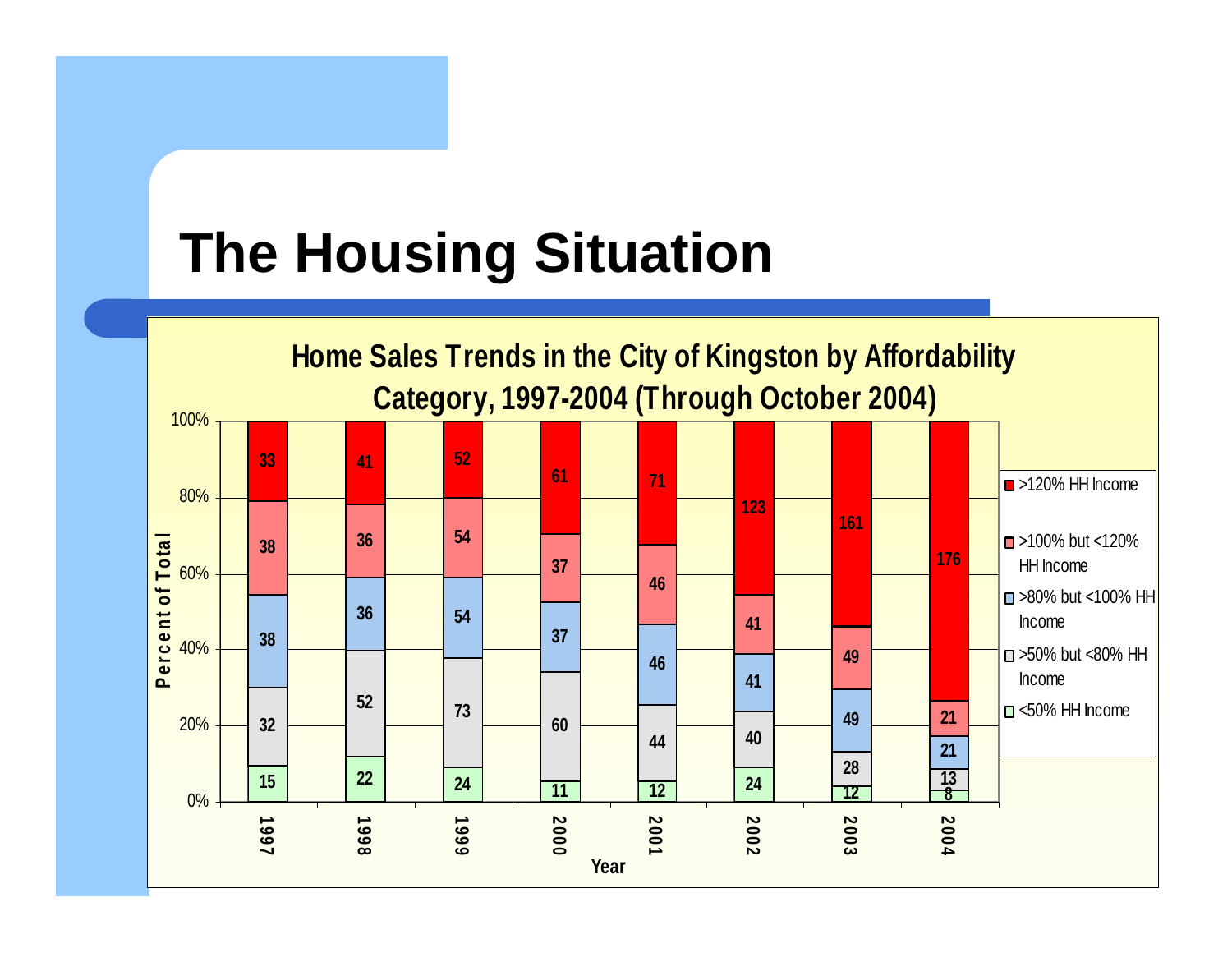- The situation is getting worse...
	- To afford a median priced home in Ulster County in 2004, need \$63,995 HH income
	- To afford median rent of \$740, nearly \$29,000 in HH income needed
- Owners—need equivalent income of \$30.77 per hour from all sources
- Renters—need equivalent income of \$13.94 per hour from all sources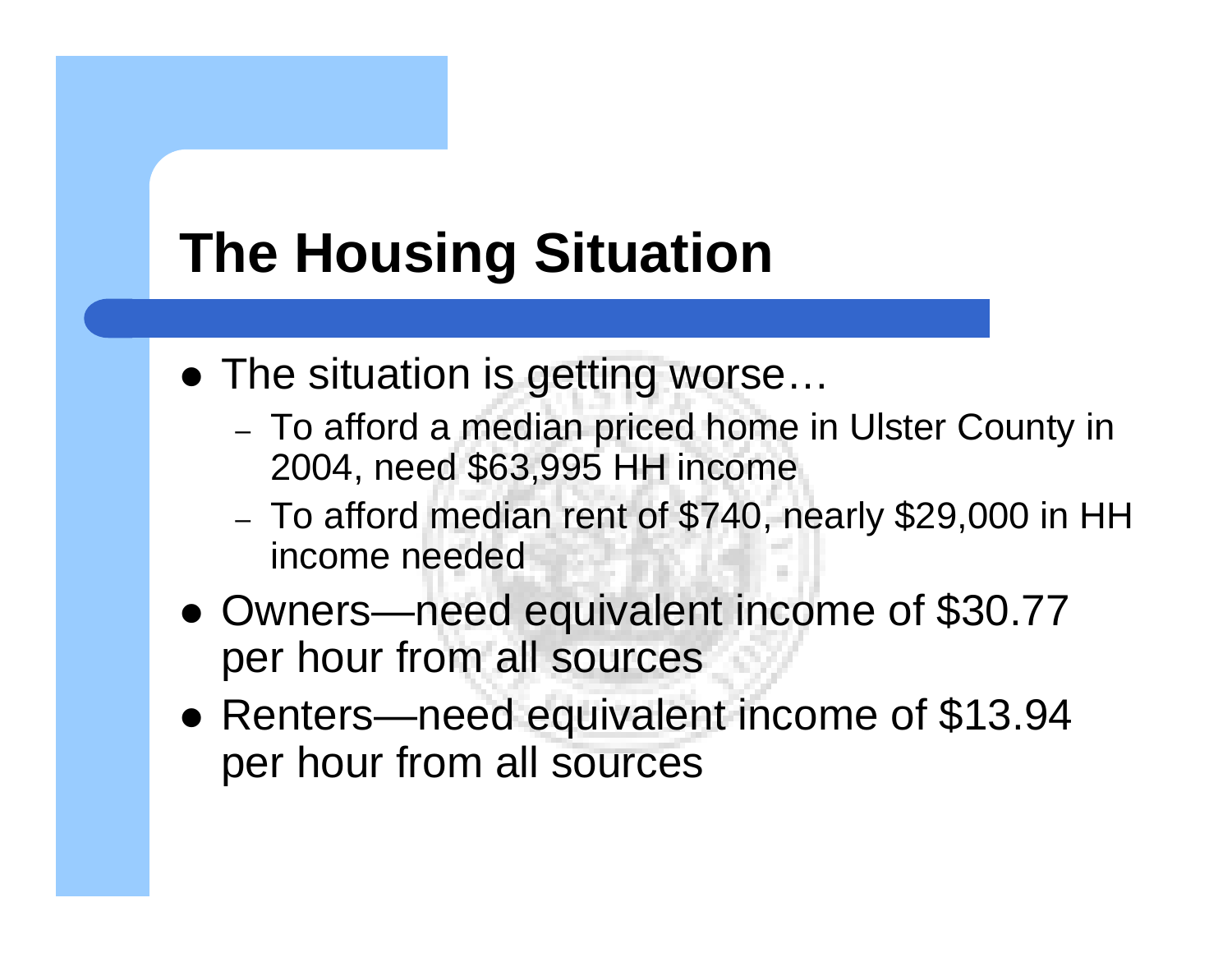- SF home selling prices in the county are demonstrating speculative behavior
- Ulster County is a lower housing cost region with good transportation access, so working families elsewhere in the HV region are looking to the county for their housing needs
- Prices appear to be moderating, but only 3 of 19 municipalities in the county have had a lower 2004 price increase than the 1998-2004 average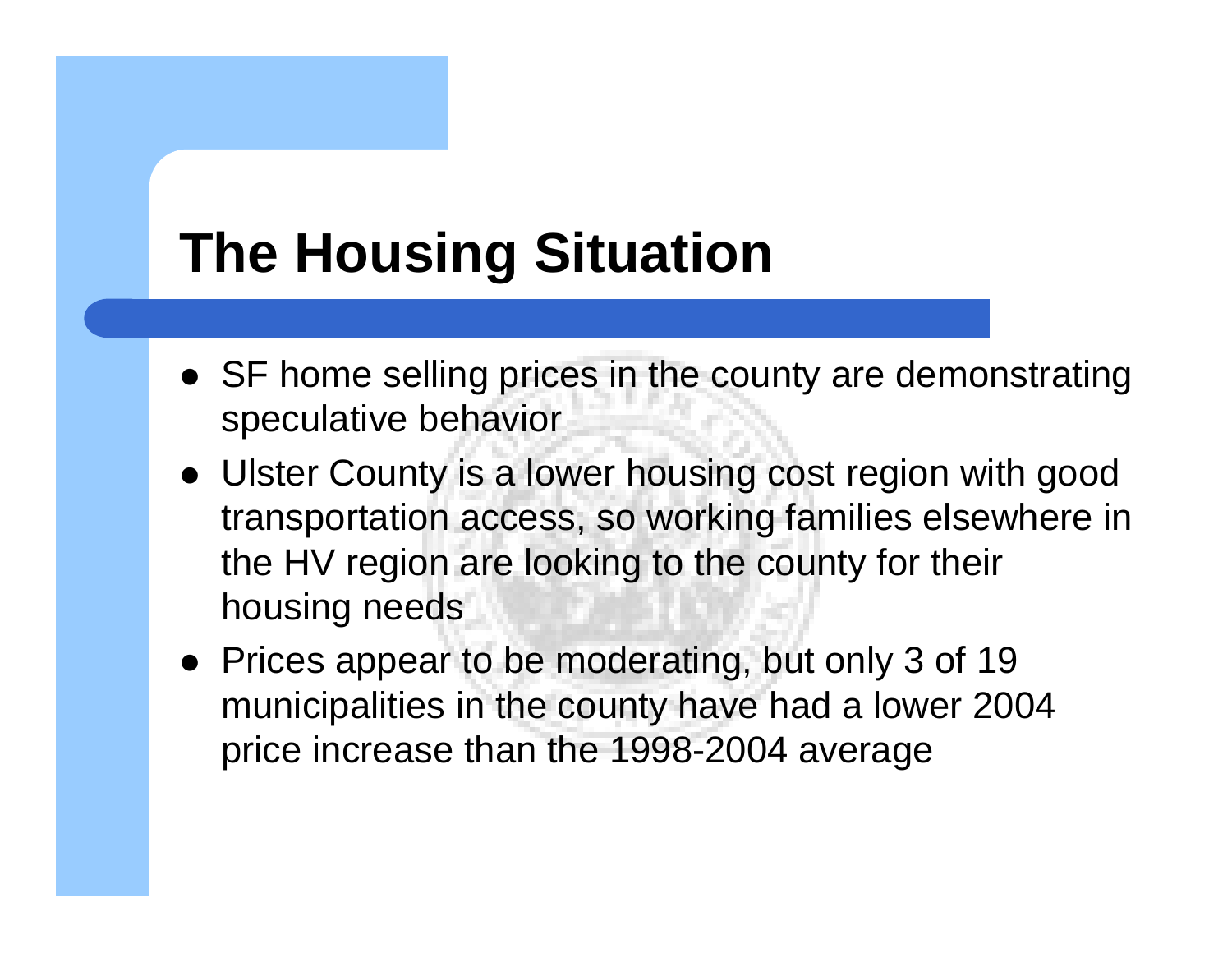## **Why Be Concerned…**

- Problem is not "self-correcting"
- Market alone is will not be sufficient to deal with the problem
- Requires a coordinated policy response
- NIMBY is still pervasive in the county
- Economic future-future of livable communities requires action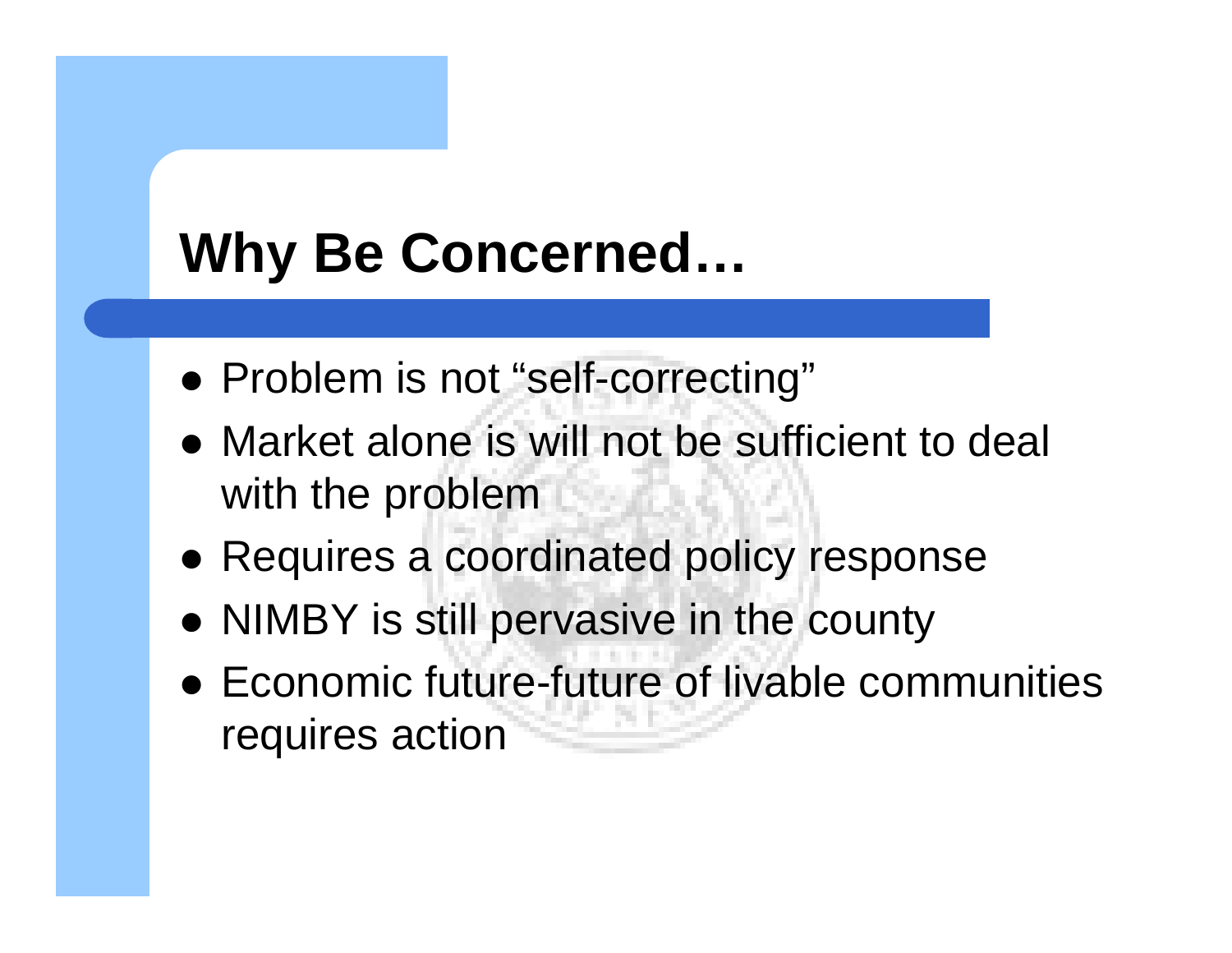## **Why Be Concerned…**

- Economic performance issue…
	- Key work force retention/attraction issue…
- Important for "livable communities"
	- Engaged residents, patronizing vital local businesses…
- Tough on younger families
	- And this group represents the county's future…
- Tough on elder population
	- What about our parents?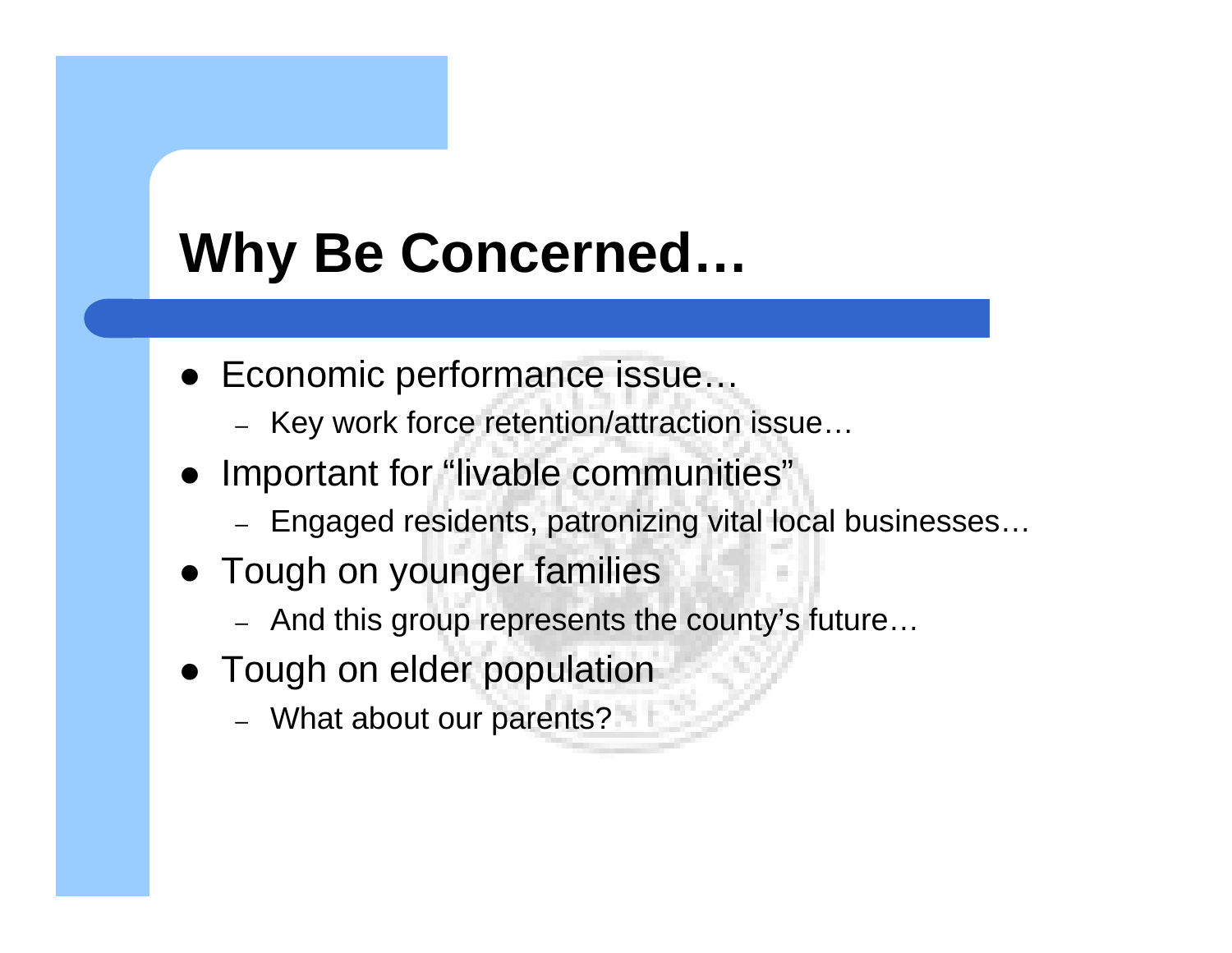- Local-Regional Groups "on-the-ground" in Ulster County
	- Ulster County Housing Consortium
	- RUPCO
	- Shandaken Revitalization Plan Committee
	- Ulster County Department of Social Services
	- SCORE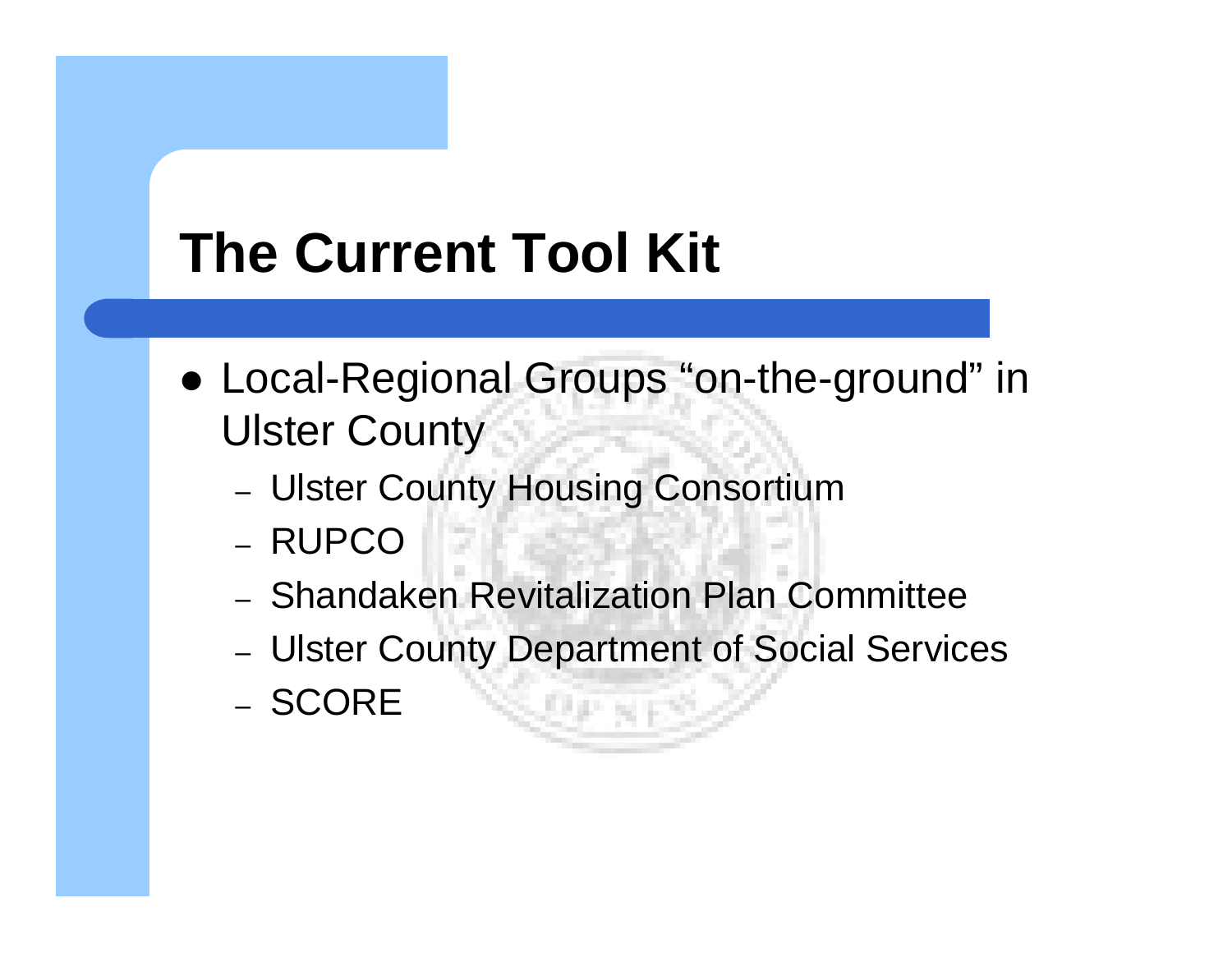- Strengths
	- Positive Examples
	- Construction Activity
	- Active Organizations
	- Land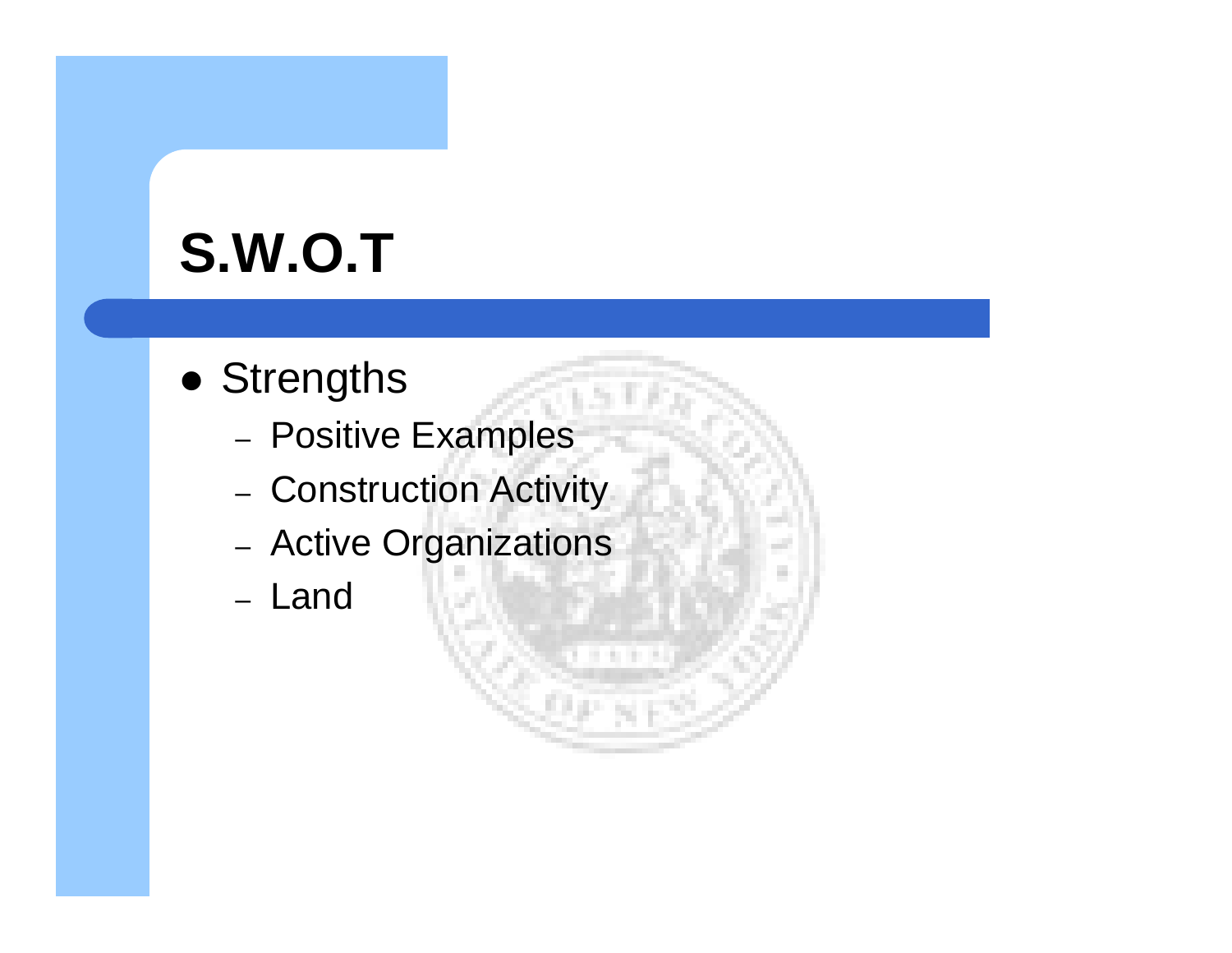- Weaknesses
	- Decision Making and Planning Processes
	- Housing Costs
	- Funding Resources

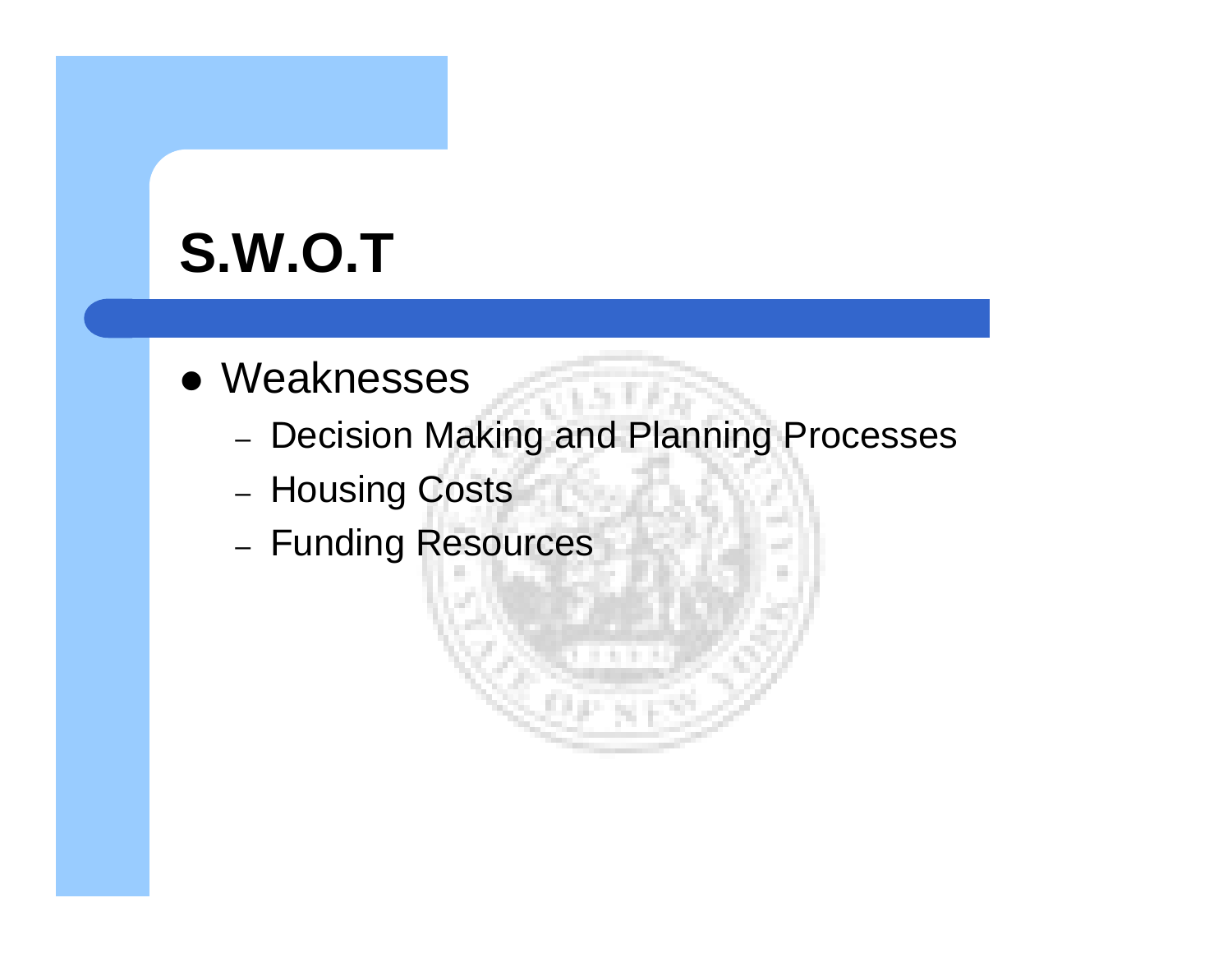- Opportunities
	- County Involvement
	- County Leadership
	- State Government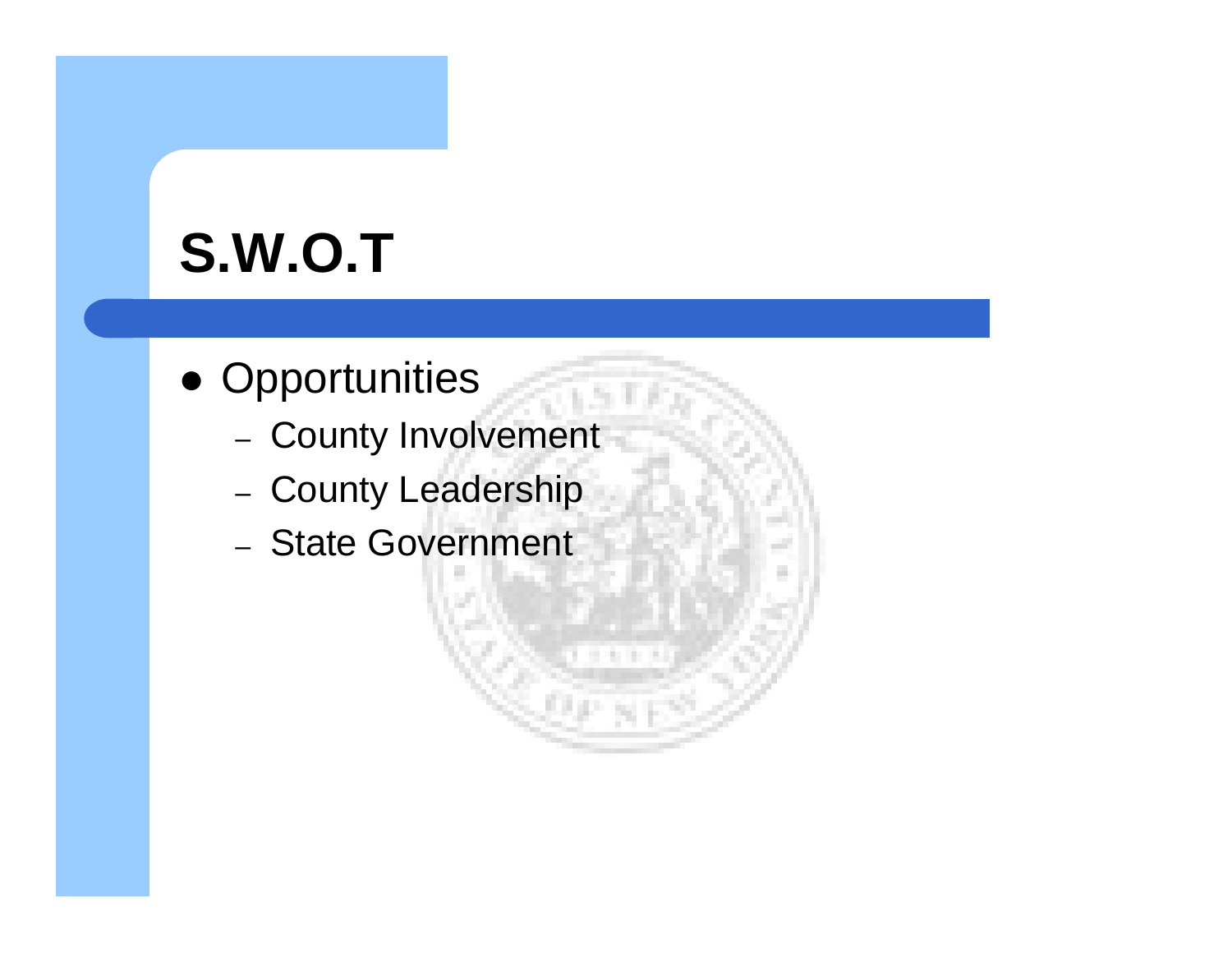- Threats
	- Decrease in HUD funding
	- Construction costs
	- School funding formula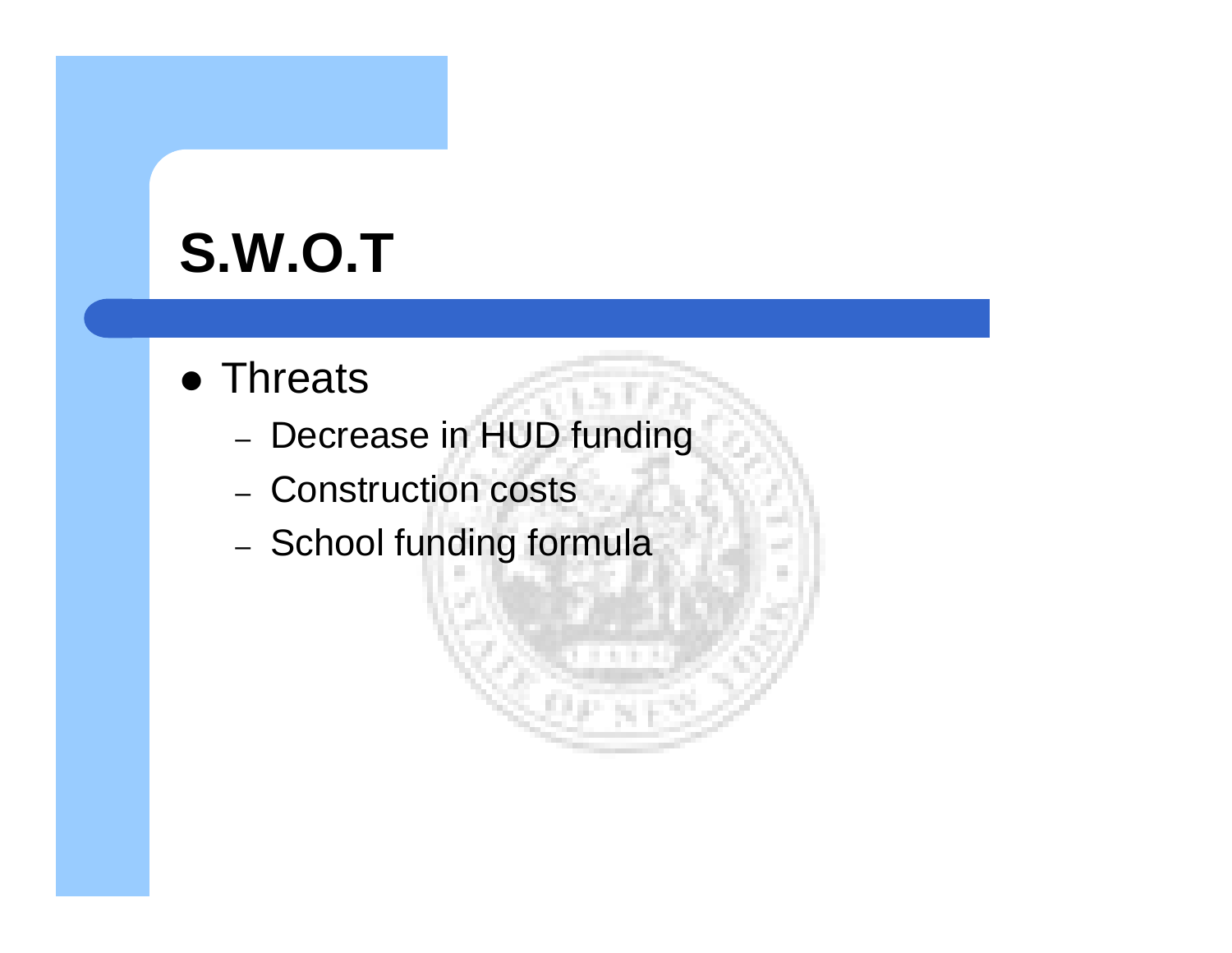### **Vacant Land Analysis**

| <b>Municipality</b>       | <b>Total</b><br><b>Vacant Lots W/Sewer W/Water</b> |      |      | <b>W/Both</b> | <b>Zoning of W/Both</b>                         |
|---------------------------|----------------------------------------------------|------|------|---------------|-------------------------------------------------|
| Ellenville                | 573                                                | 573  | 573  | 573           | R-A; R-1; R-2; R3; R/O; B1;<br>B2: B3: 11: 12:  |
| <b>Esopus</b>             | 854                                                | 210  | 27   | $\Omega$      | BU, K12, PUD, W, GU,<br>R40: LI: NC: WR: (Sewer |
| <b>Kingston City</b>      | 750                                                | 750  | 750  | 750           | <b>All Zoning Districts</b>                     |
| Lloyd                     | 681                                                | 248  | 201  | 152           | R-2, R-1, R-1/2, R-1/4, GB,                     |
| Marlborough               | 468                                                | 40   | 135  | 39            | R, R-1, C, HD, IND                              |
| <b>New Paltz Town</b>     | 356                                                | 6    | 24   | 3             | $B-2, I-1$                                      |
| <b>New Paltz Village</b>  | 107                                                | 107  | 107  | 107           | R-1; R-2; R-3; B-1; B-2                         |
| Rosendale                 | 306                                                | 26   | 44   | 25            | R-1, R-2, R-2a, R-3, B-1, B-<br>2, A            |
| <b>Saugerties Town</b>    | 1207                                               | 143  | 32   | 29            | R-1, R-2, R-3, GB, I                            |
| <b>Saugerties Village</b> | 126                                                | 126  | 126  | 126           | A; R-1; R-2; R-3; B-1; B-2                      |
| Shawangunk                | 653                                                | 18   | 15   | 12            | R-AG1, R-AG4, SB                                |
| <b>Ulster</b>             | 833                                                | 153  | 292  | 110           | R-10, HC, RC, OM                                |
| Wawarsing                 | 1269                                               | 47   | 67   | 19            | $R/V-15$ , $B/R$ , $I/L$                        |
| Woodstock                 | 949                                                | 376  | 41   | 23            | R-1, R-3, H                                     |
| <b>Total</b>              | 9132                                               | 2823 | 2434 | 1968          |                                                 |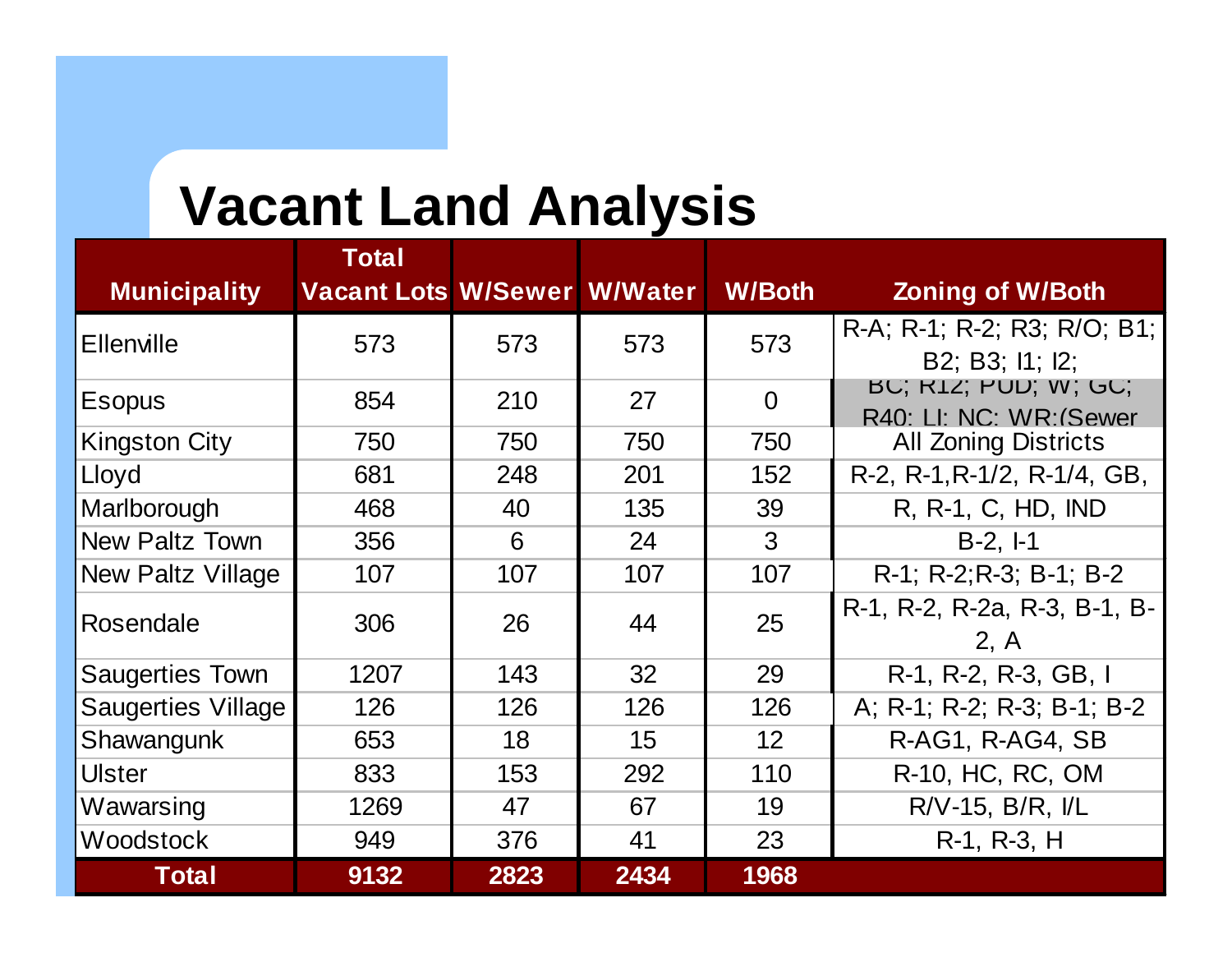## **Zoning Analysis**

High Density areas Incentives and Density bonuses Inclusive requirements Accessory Structures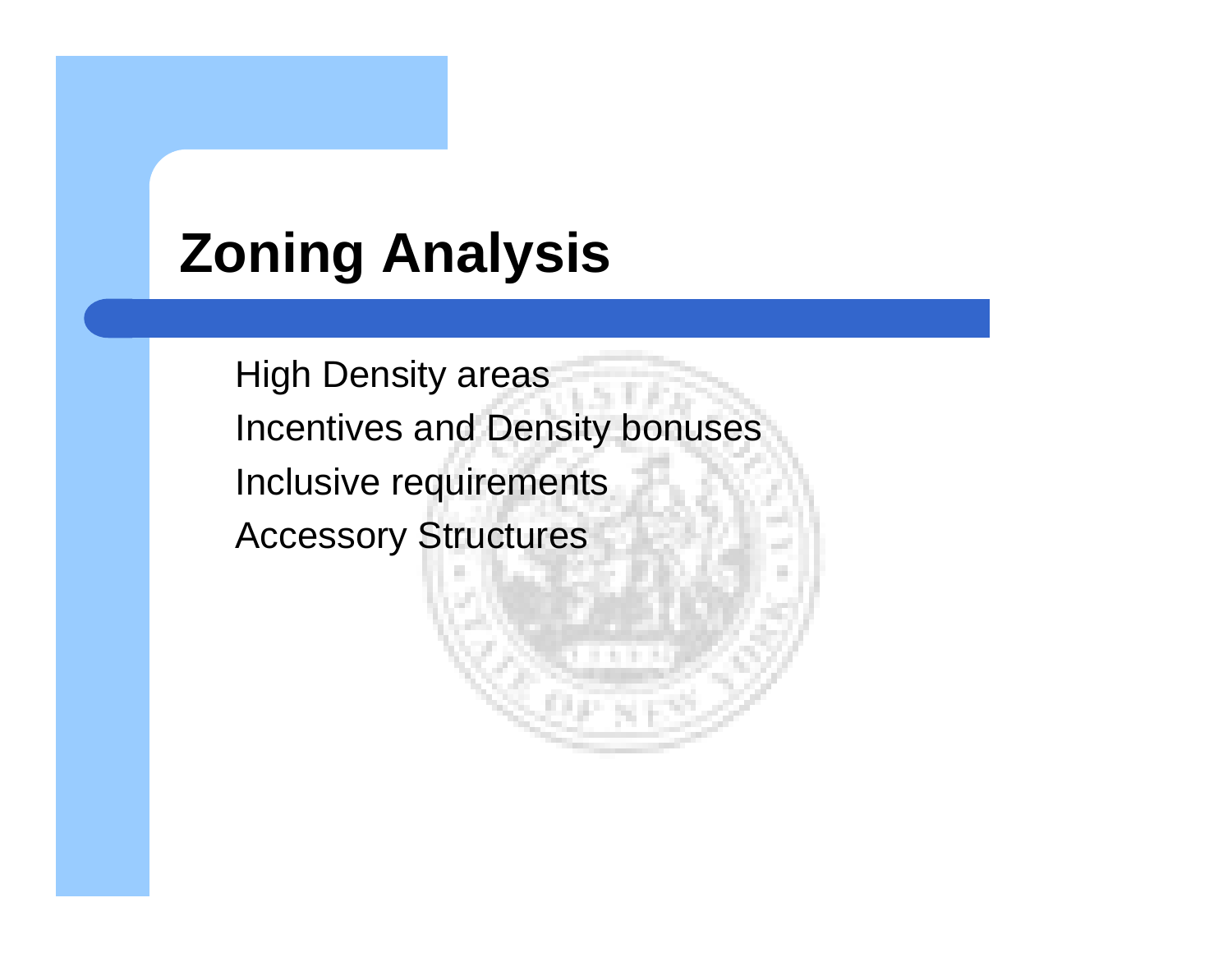# **Zoning Analysis**

|                         |                          |                  | Table ____: Zoning districts with vacant parcels served by public sewer and water |                         |                   |
|-------------------------|--------------------------|------------------|-----------------------------------------------------------------------------------|-------------------------|-------------------|
| <b>Ellenville</b>       | $R-1$                    | 4/a <sub>c</sub> | <b>New PaltzVillage</b>                                                           | R <sub>1</sub>          | 8/a <sub>c</sub>  |
|                         |                          |                  |                                                                                   |                         |                   |
|                         | $R-2$                    | 7/a <sub>c</sub> | senior                                                                            | R2                      | 16/a <sub>C</sub> |
|                         | $R - 3$                  | 4/ac             | senior                                                                            | R <sub>3</sub>          | 24/ac             |
|                         | $R-1A$                   | 1.3/ac           | senior                                                                            | B1                      | 16/ac             |
| <b>Esopus</b>           | <b>R40</b>               | 1/AC             |                                                                                   | R3                      | 6/ac              |
|                         | <b>R12</b>               | 1/AC             |                                                                                   | $\overline{B1}$         | 16/ac             |
| Kingston                | $\overline{\mathsf{RR}}$ | 4/1ac            |                                                                                   | B2                      | 8/ac              |
|                         |                          |                  |                                                                                   |                         |                   |
|                         | <b>RR</b>                | 5/1ac            | <b>Rosendale</b>                                                                  | $\mathsf{A}$            | 1/1.5AC           |
|                         | R1                       | 8/1ac            |                                                                                   | R <sub>1</sub>          | 1/.5AC            |
|                         | R2                       | 8/1ac            |                                                                                   | R <sub>2</sub>          | 3/AC              |
|                         | $R-3$                    | 8/1ac            |                                                                                   | R <sub>3</sub>          | 5/AC              |
|                         | <b>Mixed Use</b>         | 8/1ac            |                                                                                   | $\overline{B1}$         | 8/AC              |
|                         | $R - 4$                  | 8/1ac            |                                                                                   | B2                      | 4/AC              |
|                         | $R-5$                    | 8/1ac            | <b>Suagerties Village</b>                                                         | $\overline{A}$          | 1/AC              |
|                         | $R-6$                    | 8/1ac            |                                                                                   | R <sub>1</sub>          | 5/AC              |
| Lloyd                   | R2                       | 2/a <sub>c</sub> |                                                                                   | R2                      | 7/AC              |
|                         | R <sub>1</sub>           | 1/a <sub>c</sub> |                                                                                   | R3                      | 12/ac             |
|                         | R1/2                     | 1/2ac            |                                                                                   | $\overline{B1}$         | 8/ac              |
|                         | R1/4                     | 1/4AC            |                                                                                   | $\overline{B2}$         | 4/ac              |
| <b>Marlborough</b>      | $\overline{\mathsf{R}}$  | $4/1ac*$         | <b>Saugerties Town</b>                                                            | R1                      | 1/2AC             |
|                         | R <sub>1</sub>           | 1/1ac            |                                                                                   | R2                      | 1/1ac             |
| <b>New PaltzTown</b>    |                          |                  |                                                                                   | R3                      | 4/a <sub>c</sub>  |
|                         | B2                       | 6/1ac            |                                                                                   | RH                      | 4/ac              |
| <b>New PaltzVillage</b> | $\overline{R1}$          | 8/ac             |                                                                                   | $\overline{GB}$         | 4/ac              |
| senior                  | R2                       | 16/ac            | Shawangunk                                                                        | $\overline{R1}$         | 4/AC              |
| senior                  | R3                       | 24/ac            |                                                                                   | $\overline{\mathbf{S}}$ | 8/AC              |
| senior                  | $\overline{B1}$          | 16/ac            | <b>Ulster</b>                                                                     | $\overline{R10}$        | 4/AC              |
|                         | R3                       | 6/ac             |                                                                                   | LC                      | 4/AC              |
|                         | $\overline{B1}$          | 16/ac            |                                                                                   | HC                      | 4/AC              |
|                         | B2                       | 8/a <sub>c</sub> |                                                                                   | RC                      | 4/AC              |
| <b>Rosendale</b>        | $\overline{A}$           | 1/1.5AC          |                                                                                   | OM                      | 4/AC              |
|                         | R <sub>1</sub>           | 1/.5AC           | Warwarsing                                                                        | $\overline{RC5}$        | 1/6AC             |
|                         | R2                       | 3/AC             |                                                                                   | R/V                     | 2.5/1AC           |
|                         | R3                       | 5/AC             |                                                                                   | <b>BR</b>               | 2.5/1AC           |
|                         | $\overline{B1}$          | 8/AC             | <b>Woodstock</b>                                                                  | R3                      | 1/3AC             |
|                         | B2                       | 4/AC             |                                                                                   | <b>HR</b>               | 4/AC              |
|                         |                          |                  |                                                                                   | HC                      | 4/AC              |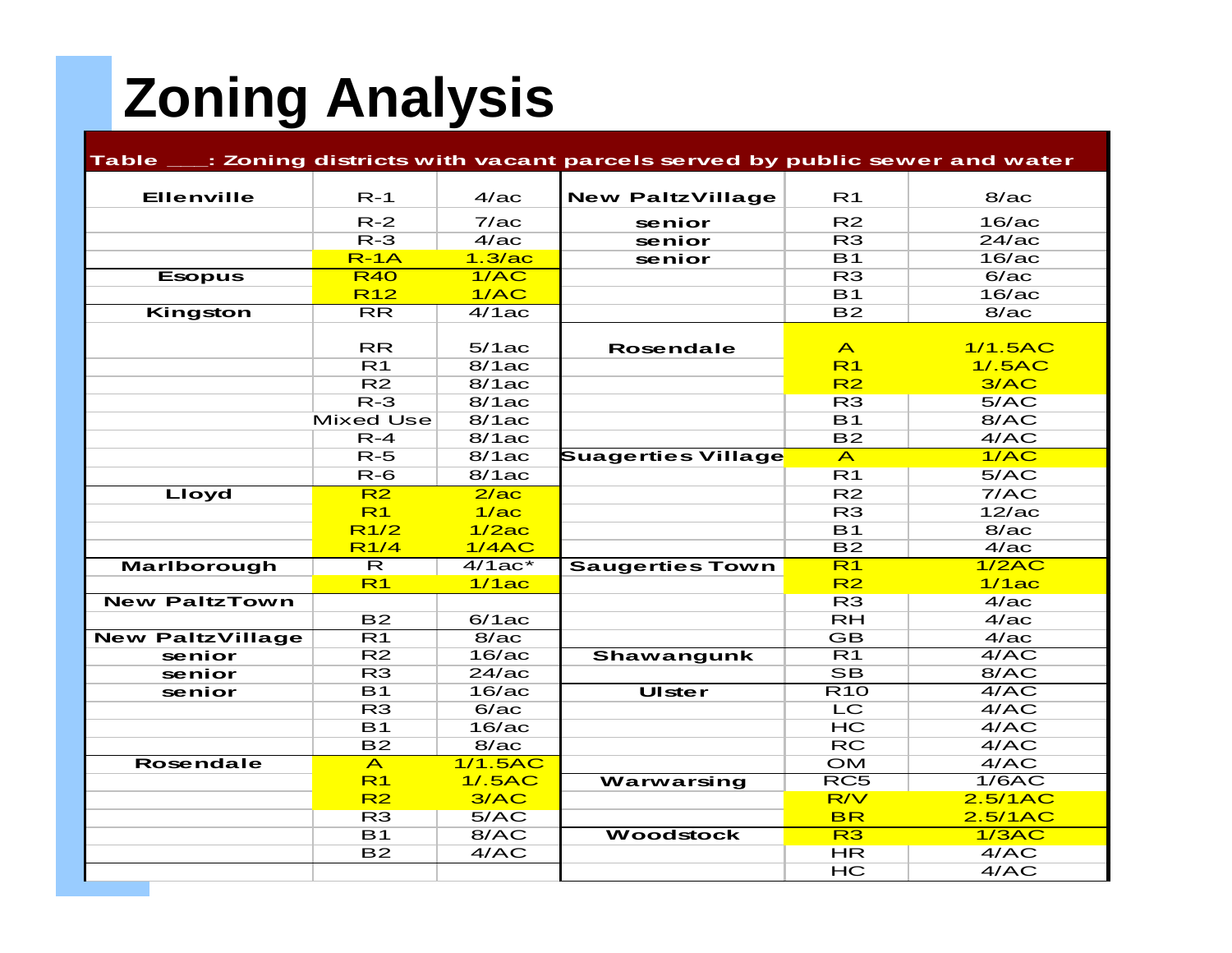- Federal-State/State/Regional Programs
	- Fannie Mae
	- Homeless Housing and Assistance Program (HHAP)
	- Low-Income Housing Credit (LIHC)
	- HOME LPA
	- Low Income Housing Trust Fund (HTF)
	- RESTORE
	- SONYMA
	- NY State Affordable Housing Corporation

- NY State Housing Finance Agency (NYHFA)
- NY Main Street Program (NYMS)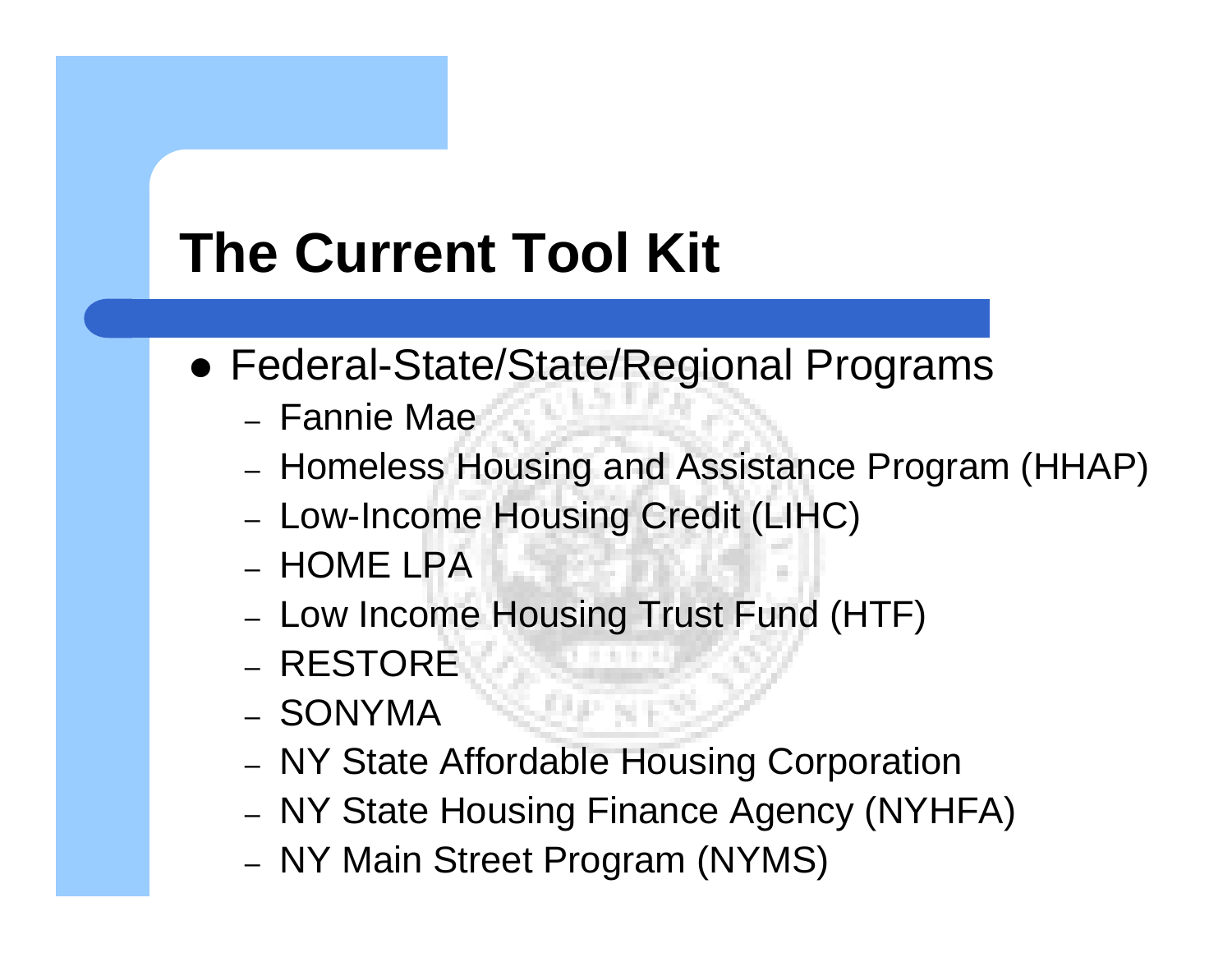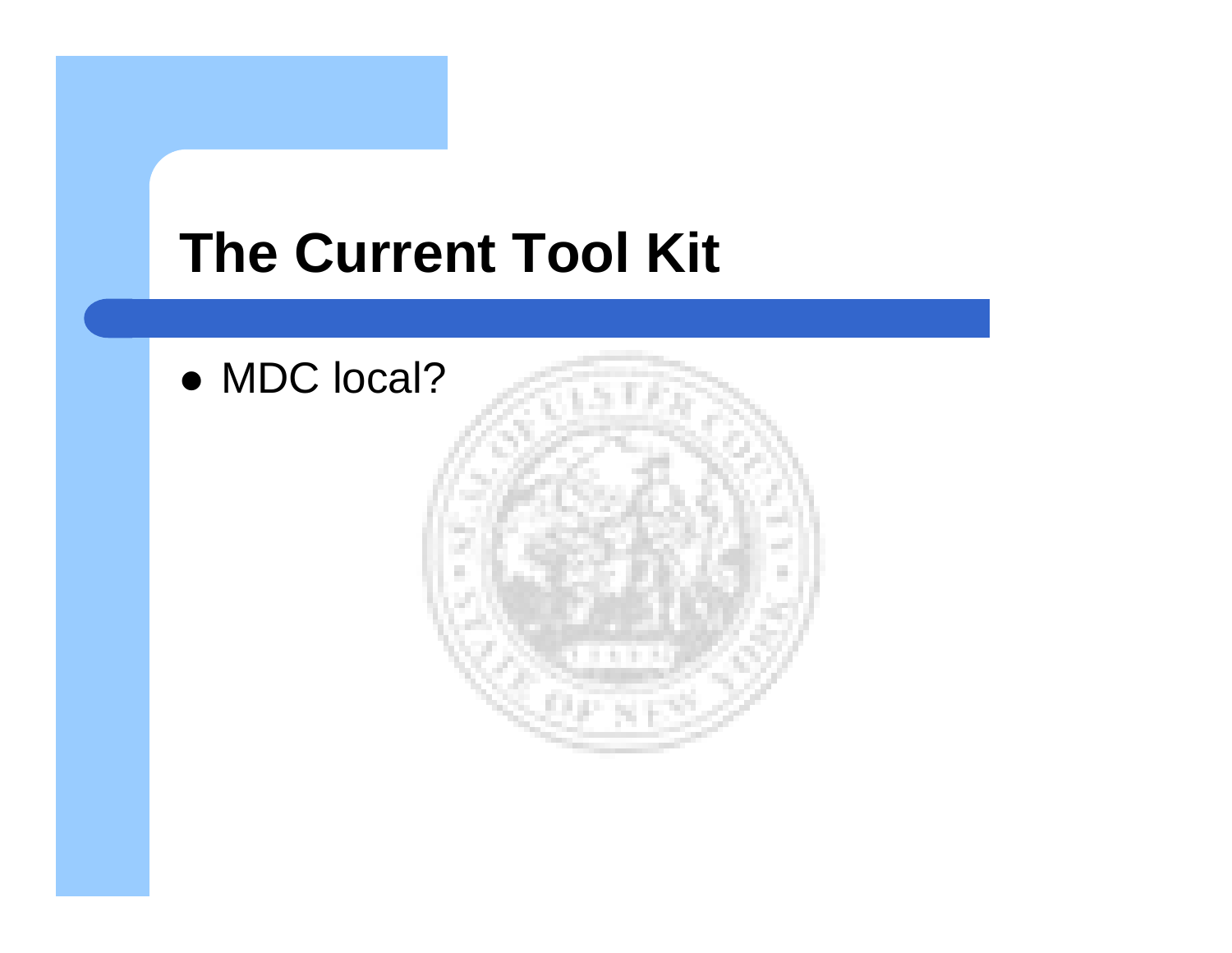- A perceived lack of aggressiveness in pursuing funding…(SWOT Results)
- Supplement current tool kit in a strategic and thoughtful way
- A way to help meet "unmet needs" across the pricing spectrum…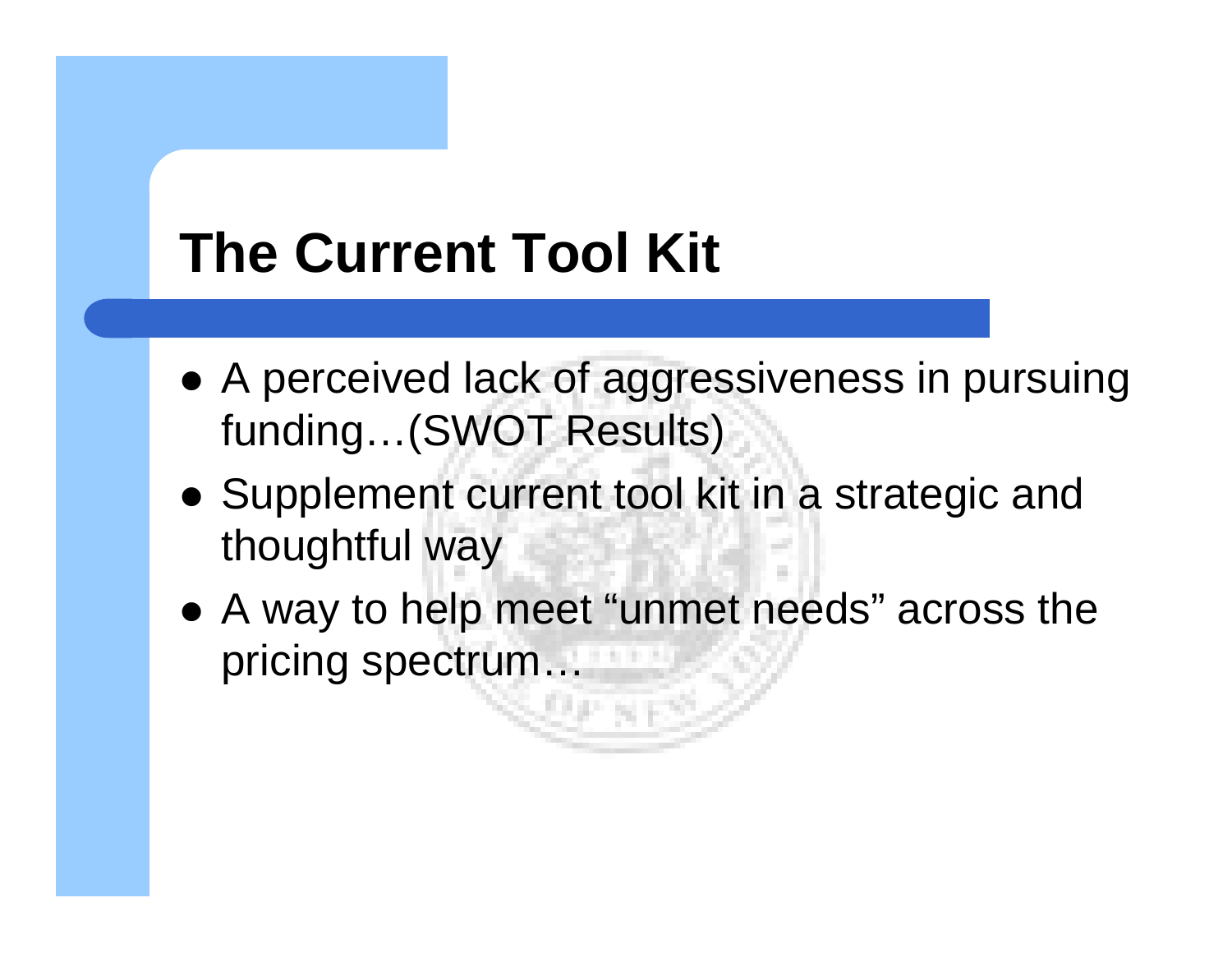## **Criteria for Solutions- Additional Tools**

- $\bullet$ Include private-public cooperation
- $\bullet$ Cooperation between all levels of government
- $\bullet$ Inter-municipal cooperation in the county
- Require cooperation county-county in the Hudson Valley region
- Use incentives approaches (carrot vs. stick)
- Recognize and respect intercommunity differences
- Need to educate the public on everything done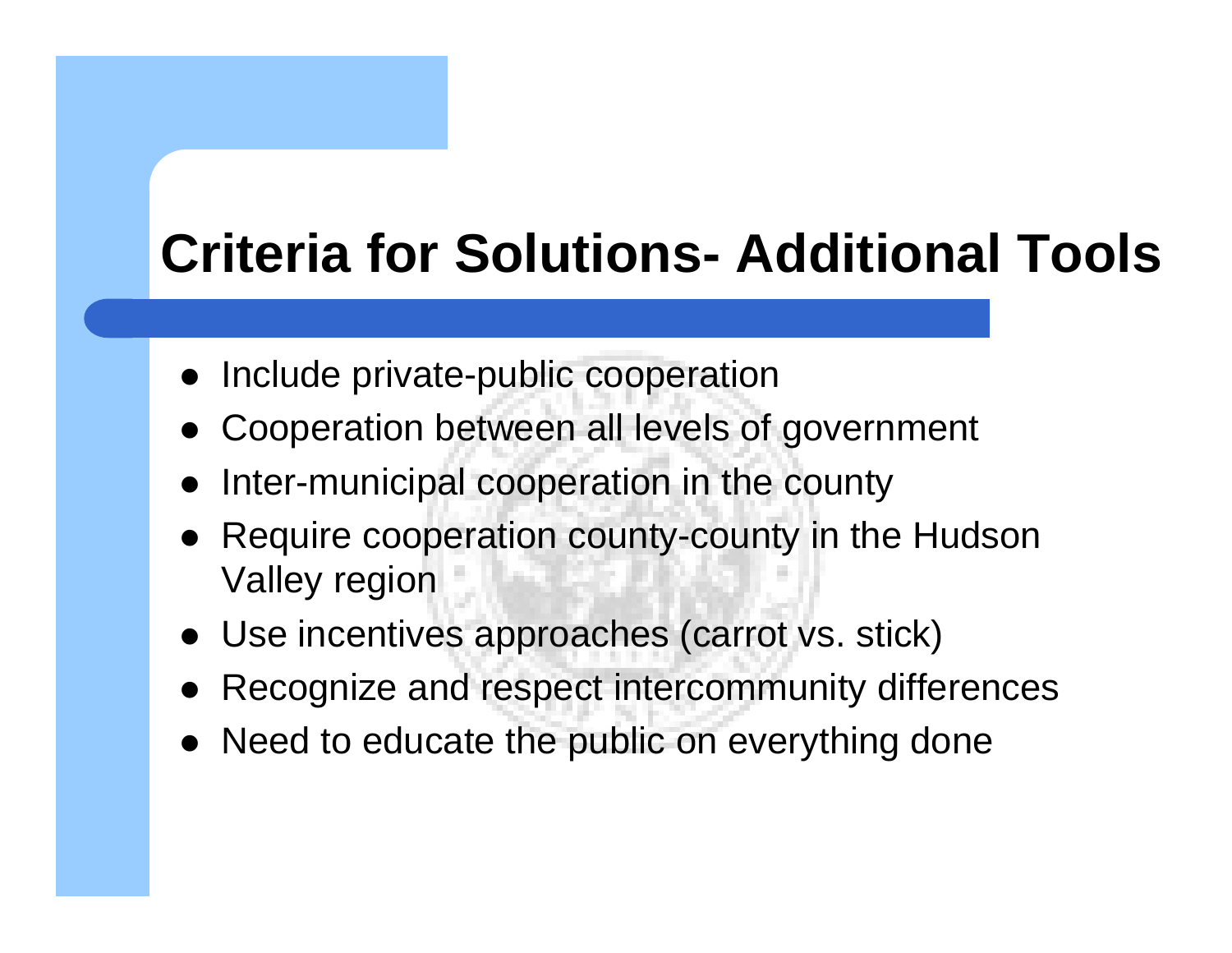## **New Tools?**

- Zoning Tools...
	- Inclusive zoning
	- Density bonuses
	- Accessory units
	- Zoning overlays
	- Multi-family zoning
	- –Design standards
	- Incentive-based zoning
	- Leveraged public facilities expansion

#### $\bullet$ Land Planning

- Mixed use zoning
- Brownfields re-devel.
- Land Trusts
- Housing Cooperatives
- Development caps
- County land development RFPs
- Housing TIFs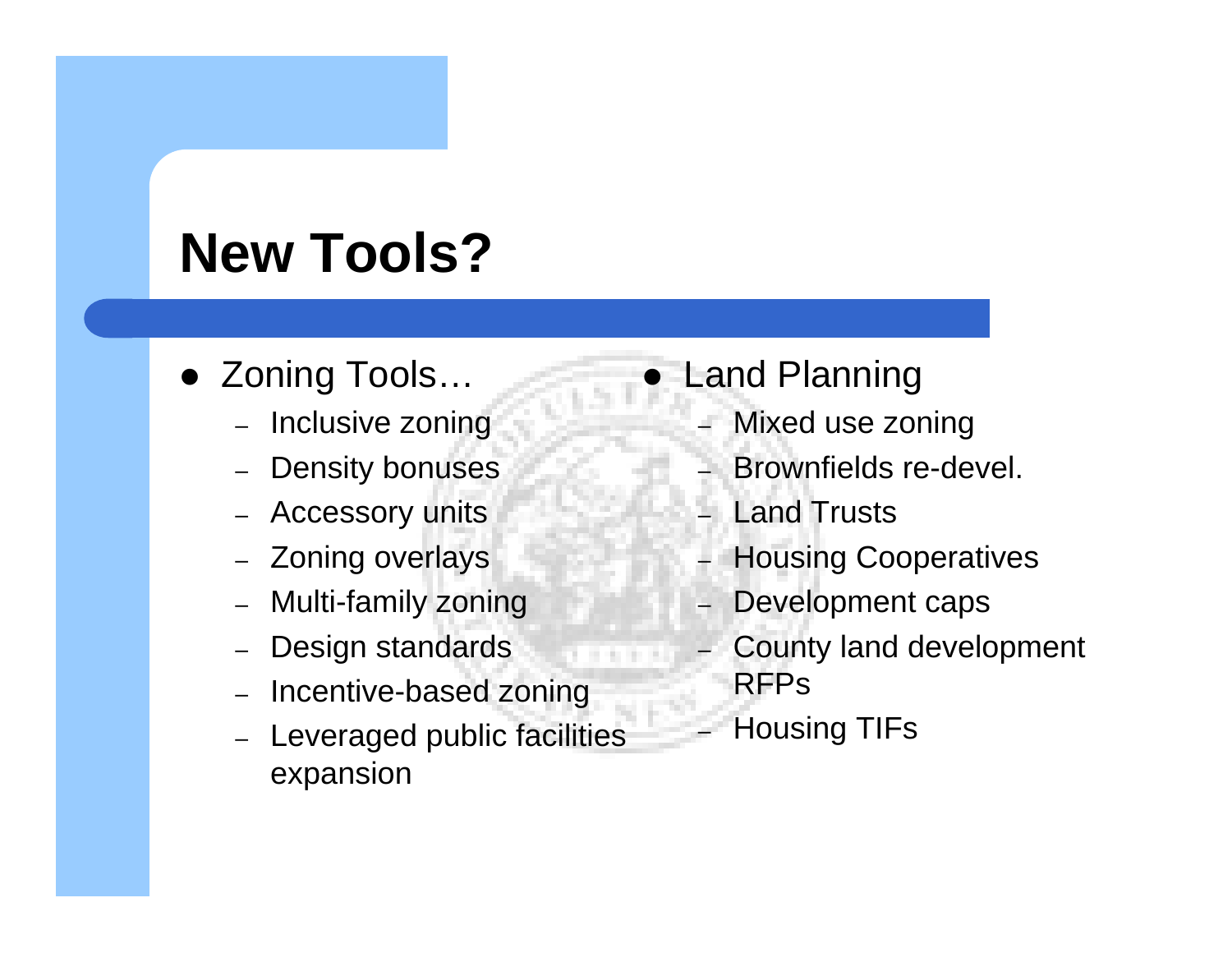## **New Tools?**

- Education-Community Leadership
	- Workforce Housing Advocacy Groups
	- Fair Share-Targets Plans
	- Employer Tax Credit **Assistance**
	- Mandatory Inclusionary Zoning
	- NIMBY-reducing Education Program

#### $\bullet$ **Others**

- Costs Analysis of Not
- Having Housing Choice
- County Lands Development RFPs
- Tax sales with covenants
- Pursue grants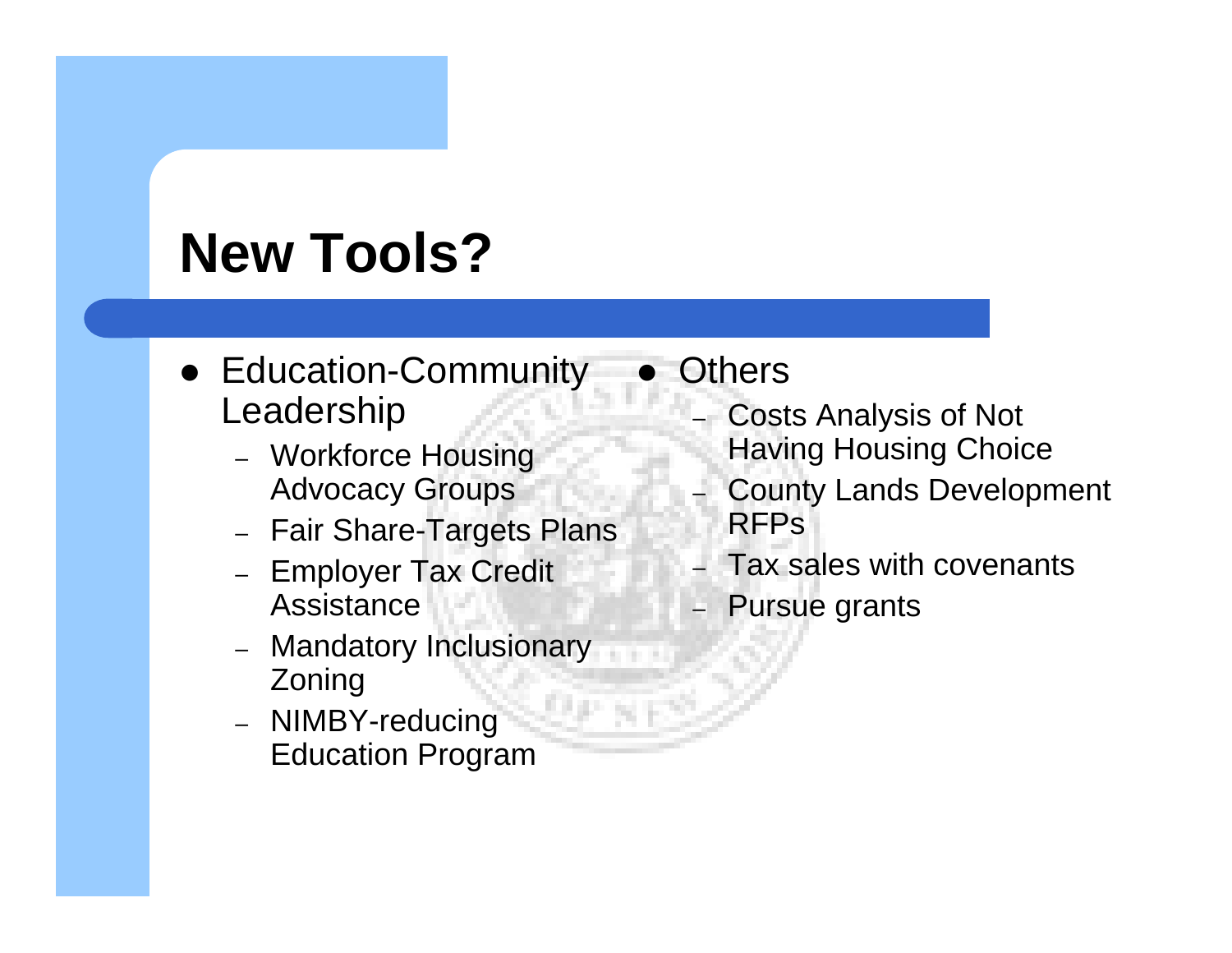## **What We Need From You….**

- A "reality check"—Do we have it right?
- Additions/deletions to what you saw
- $\bullet$ Issues you think need emphasis
- Fill out your feedback form and return it to us this evening.
- Participate in table discussions and give us guidance for the final phase of the study.
- Come to and participate the final plan public forum.